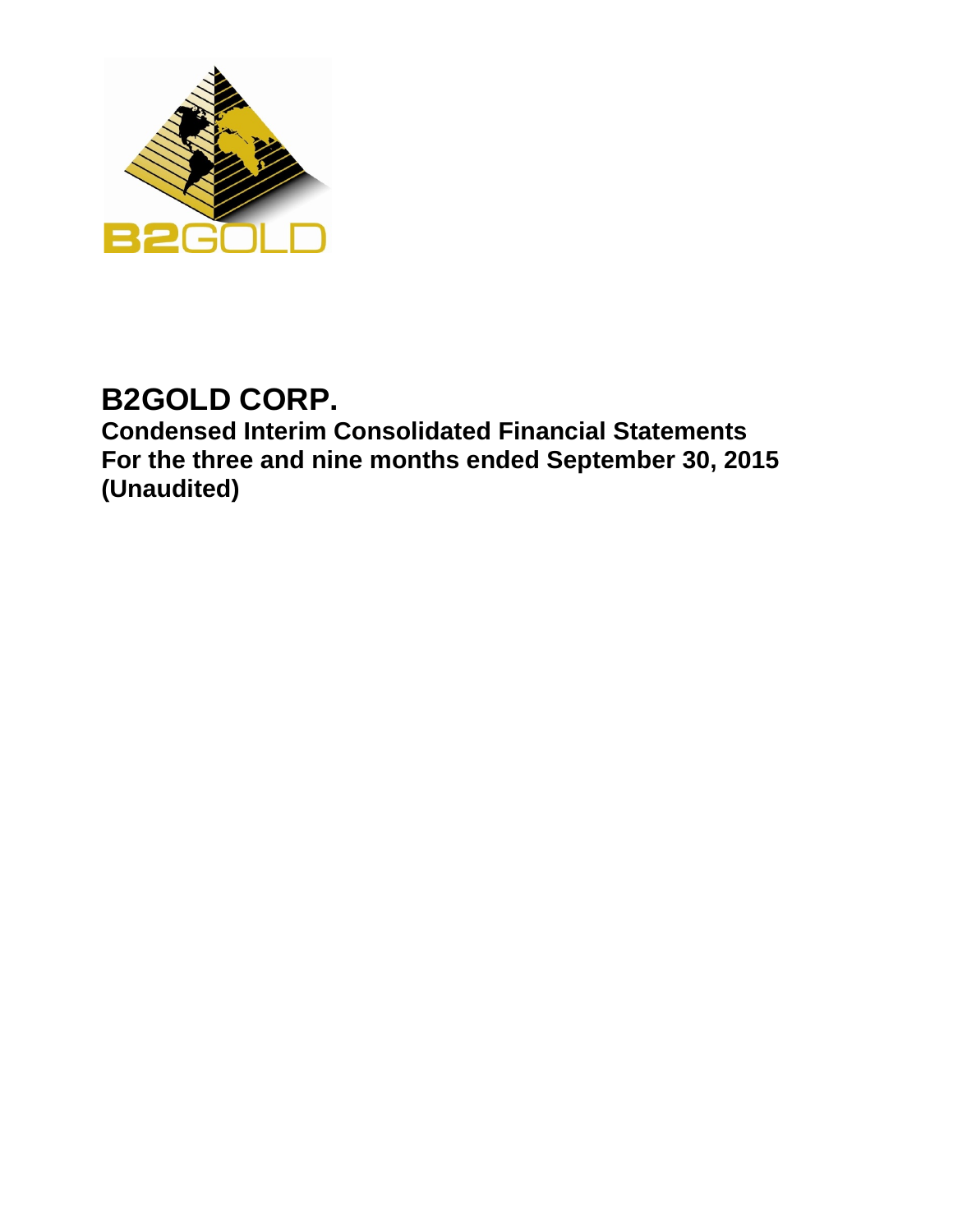### **B2GOLD CORP. CONDENSED INTERIM CONSOLIDATED STATEMENTS OF OPERATIONS FOR THE THREE AND NINE MONTHS ENDED SEPTEMBER 30**

(Expressed in thousands of United States dollars, except per share amounts) (Unaudited)

|                                                                                                                       |          | For the three<br>months ended<br>Sept. 30, 2015 |          | For the three<br>months ended<br>Sept. 30, 2014 |          | For the nine<br>months ended<br>Sept. 30, 2015 |          | For the nine<br>months ended<br>Sept. 30, 2014 |
|-----------------------------------------------------------------------------------------------------------------------|----------|-------------------------------------------------|----------|-------------------------------------------------|----------|------------------------------------------------|----------|------------------------------------------------|
| Gold revenue                                                                                                          | \$       | 139,250 \$                                      |          | 114,924                                         | \$       | 414,648 \$                                     |          | 364,202                                        |
| Cost of sales                                                                                                         |          |                                                 |          |                                                 |          |                                                |          |                                                |
| <b>Production costs</b>                                                                                               |          | (75, 250)                                       |          | (66, 311)                                       |          | (229, 169)                                     |          | (194, 545)                                     |
| Depreciation and depletion<br>Royalties and production taxes                                                          |          | (35, 749)<br>(5, 347)                           |          | (29,020)<br>(3,671)                             |          | (103, 552)<br>(16, 103)                        |          | (82,710)<br>(11, 957)                          |
| <b>Total cost of sales</b>                                                                                            |          | (116, 346)                                      |          | (99,002)                                        |          | (348, 824)                                     |          | (289, 212)                                     |
| Gross profit                                                                                                          |          | 22,904                                          |          | 15,922                                          |          | 65,824                                         |          | 74,990                                         |
| General and administrative                                                                                            |          | (8,770)                                         |          | (7,604)                                         |          | (28, 830)                                      |          | (28,020)                                       |
| Share-based payments (Note 9)                                                                                         |          | (3,078)                                         |          | (2,712)                                         |          | (12, 213)                                      |          | (13, 440)                                      |
| Provision for non-recoverable input taxes<br>Write-off of mineral property interests (Note 6)                         |          | 28<br>(8, 117)                                  |          | (636)<br>(364)                                  |          | (583)<br>(8, 117)                              |          | (2,761)<br>(364)                               |
| Foreign exchange losses                                                                                               |          | (1, 456)                                        |          | (1,784)                                         |          | (4, 371)                                       |          | (450)                                          |
| Other                                                                                                                 |          | (821)                                           |          | (1, 832)                                        |          | (2,607)                                        |          | 306                                            |
| Impairment of goodwill and other long-lived assets                                                                    |          |                                                 |          | (298, 397)                                      |          |                                                |          | (298, 397)                                     |
| Operating income (loss)                                                                                               |          | 690                                             |          | (297, 407)                                      |          | 9,103                                          |          | (268, 136)                                     |
| Unrealized gain (loss) on fair value of convertible<br>notes (Note 8)<br>Gain on sale of Bellavista property          |          | 12,513                                          |          | 31,522                                          |          | 5,842<br>2,192                                 |          | (11, 173)                                      |
| Community relations                                                                                                   |          | (1,036)                                         |          | (3,034)                                         |          | (2,974)                                        |          | (5,796)                                        |
| Interest and financing expense (Notes 8 and 10)                                                                       |          | (3,062)                                         |          | (1,675)                                         |          | (13,029)                                       |          | (4, 418)                                       |
| Realized losses on derivative instruments<br>(Notes 10 and 11)<br>Unrealized (losses) gains on derivative instruments |          | (891)                                           |          | (389)                                           |          | (3, 439)                                       |          | (1,273)                                        |
| (Notes 10 and 11)                                                                                                     |          | (9, 190)                                        |          | 995                                             |          | (15,010)                                       |          | 1,942                                          |
| Write-down of long-term investments (Note 5)<br>Other                                                                 |          | (3,360)<br>194                                  |          | 352                                             |          | (5,215)<br>527                                 |          | (3,007)<br>1,432                               |
| Loss before taxes                                                                                                     |          | (4, 142)                                        |          | (269, 636)                                      |          | (22,003)                                       |          | (290, 429)                                     |
| Current income tax, withholding and other taxes<br>Deferred income tax expense                                        |          | (4,903)<br>(4, 540)                             |          | (3, 562)<br>(930)                               |          | (4, 335)<br>(3,690)                            |          | (18, 946)<br>(260)                             |
| Net loss for the period                                                                                               | \$       | $(13,585)$ \$                                   |          | (274, 128)                                      | \$       | $(30,028)$ \$                                  |          | (309, 635)                                     |
| Attributable to:                                                                                                      |          |                                                 |          |                                                 |          |                                                |          |                                                |
| Shareholders of the Company<br>Non-controlling interests                                                              | Þ        | $(15,082)$ \$<br>1,497                          |          | (274,096)<br>(32)                               | \$       | (30,005) \$<br>(23)                            |          | (309, 648)<br>13                               |
| Net loss for the period                                                                                               | \$       | $(13,585)$ \$                                   |          | (274, 128)                                      | \$       | $(30,028)$ \$                                  |          | (309, 635)                                     |
| Loss per share (attributable to shareholders of the<br>Company)<br>Basic<br><b>Diluted</b>                            | \$<br>\$ | (0.02)<br>(0.02)                                | \$<br>\$ | (0.39)<br>(0.39)                                | \$<br>\$ | (0.03)<br>(0.03)                               | \$<br>\$ | (0.45)<br>(0.45)                               |
| Weighted average number of common shares                                                                              |          |                                                 |          |                                                 |          |                                                |          |                                                |
| outstanding (in thousands)<br>Basic                                                                                   |          |                                                 |          |                                                 |          |                                                |          |                                                |
| <b>Diluted</b>                                                                                                        |          | 924,101<br>924,101                              |          | 700,755<br>700,755                              |          | 921,397<br>921,397                             |          | 682,516<br>682,516                             |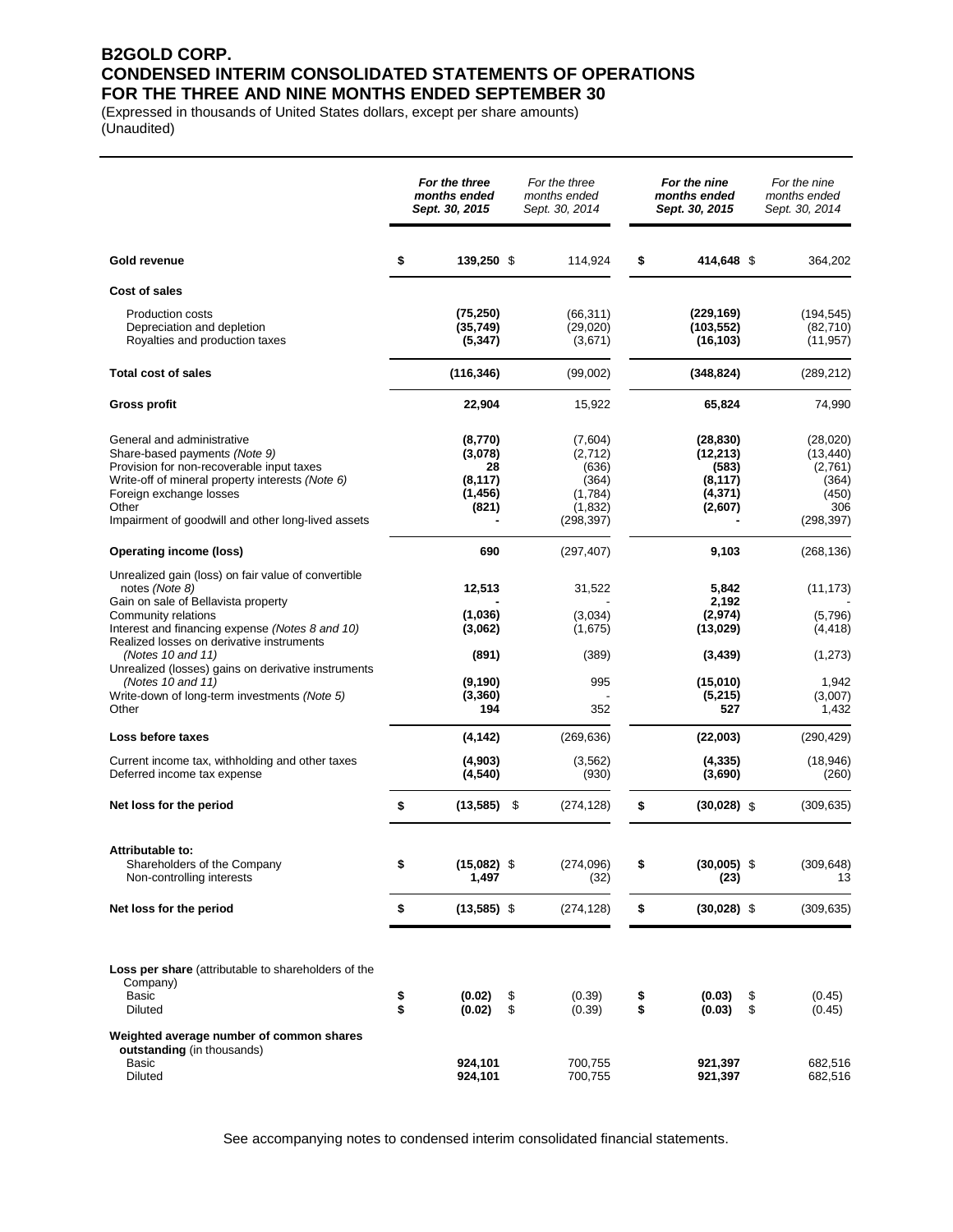### **B2GOLD CORP. CONDENSED INTERIM CONSOLIDATED STATEMENTS OF COMPREHENSIVE INCOME FOR THE THREE AND NINE MONTHS ENDED SEPTEMBER 30**

(Expressed in thousands of United States dollars) (Unaudited)

|                | For the three<br>For the nine<br>months ended<br>Sept. 30, 2014 |                                                                                                     | months ended<br>Sept. 30, 2015 | For the nine<br>months ended<br>Sept. 30, 2014 |                                                                                                        |
|----------------|-----------------------------------------------------------------|-----------------------------------------------------------------------------------------------------|--------------------------------|------------------------------------------------|--------------------------------------------------------------------------------------------------------|
| \$             |                                                                 | (274, 128)                                                                                          | \$                             |                                                | (309, 635)                                                                                             |
|                |                                                                 |                                                                                                     |                                |                                                |                                                                                                        |
| 352<br>(3,039) |                                                                 | (24, 055)<br>449                                                                                    |                                | (23, 208)<br>(1,692)                           | (24, 914)<br>3,026                                                                                     |
| (2,687)        |                                                                 | (23,606)                                                                                            |                                | (24,900)                                       | (21, 888)                                                                                              |
| \$             |                                                                 | (297, 734)                                                                                          | \$                             |                                                | (331, 523)                                                                                             |
| \$<br>(332)    |                                                                 | (21, 200)<br>(2,406)                                                                                | \$                             | (739)                                          | (19, 396)<br>(2, 492)                                                                                  |
| \$             |                                                                 | (23,606)                                                                                            | \$                             |                                                | (21, 888)                                                                                              |
|                |                                                                 |                                                                                                     |                                |                                                |                                                                                                        |
| \$<br>1,165    |                                                                 | (295, 296)<br>(2, 438)                                                                              | \$                             | (762)                                          | (329, 044)<br>(2, 479)                                                                                 |
| \$             |                                                                 | (297, 734)                                                                                          | \$                             |                                                | (331, 523)                                                                                             |
|                | For the three<br>months ended<br>Sept. 30, 2015                 | $(13,585)$ \$<br>$(16, 272)$ \$<br>$(2,355)$ \$<br>$(2,687)$ \$<br>$(17, 437)$ \$<br>$(16, 272)$ \$ |                                |                                                | $(30,028)$ \$<br>$(54, 928)$ \$<br>$(24, 161)$ \$<br>$(24,900)$ \$<br>$(54, 166)$ \$<br>$(54, 928)$ \$ |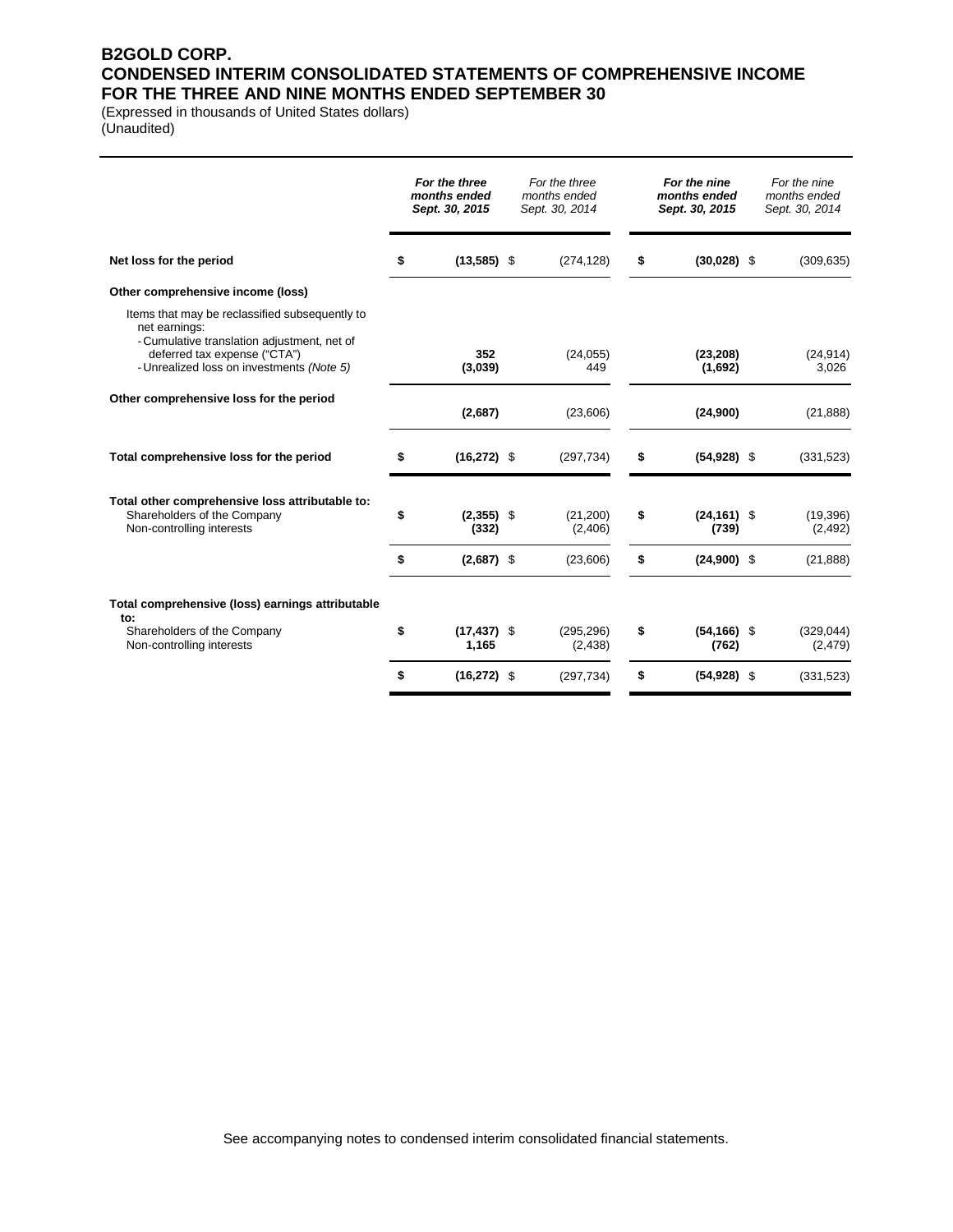### **B2GOLD CORP. CONDENSED INTERIM CONSOLIDATED STATEMENTS OF CASH FLOWS FOR THE THREE AND NINE MONTHS ENDED SEPTEMBER 30**

(Expressed in thousands of United States dollars) (Unaudited)

|                                                                                                                                            | For the three<br>months ended<br>Sept. 30, 2015 | For the three<br>months ended<br>Sept. 30, 2014 | For the nine<br>months ended<br>Sept. 30, 2015 | For the nine<br>months ended<br>Sept. 30, 2014 |
|--------------------------------------------------------------------------------------------------------------------------------------------|-------------------------------------------------|-------------------------------------------------|------------------------------------------------|------------------------------------------------|
| <b>Operating activities</b><br>Net loss for the period<br>Mine restoration provisions settled<br>Non-cash charges (Note 12)                | \$<br>$(13,585)$ \$<br>(42)<br>54,250           | (274, 128)<br>(345)<br>301,996                  | \$<br>$(30,028)$ \$<br>(486)<br>151,240        | (309, 635)<br>(954)<br>411,764                 |
| Cash provided by operating activities before<br>changes in non-cash working capital                                                        | 40,623                                          | 27,523                                          | 120,726                                        | 101,175                                        |
| Changes in non-cash working capital (Note 12)                                                                                              | (4,999)                                         | 9,269                                           | 10,869                                         | (13,054)                                       |
| Changes in long-term value added tax<br>receivables                                                                                        | (1,713)                                         | (3,069)                                         | (4,706)                                        | (11, 971)                                      |
| Cash provided by operating activities                                                                                                      | 33,911                                          | 33,723                                          | 126,889                                        | 76,150                                         |
| <b>Financing activities</b><br>Drawdowns on old revolving credit facility<br>(Note 8)<br>Drawdown on new revolving credit facility, net of |                                                 | 48,767                                          | 25,000                                         | 73,767                                         |
| transaction costs (Note 8)<br>Repayment of old revolving credit facility (Note 8)<br>Otjikoto equipment loan facility, drawdowns net       | 24,881                                          |                                                 | 168,735<br>(150,000)                           |                                                |
| of transaction costs (Note 8)<br>Repayment of Otjikoto equipment loan facility<br>Payment of finance lease obligations (Note 8)            | (1,716)                                         | (22)<br>(1,522)                                 | 3,883<br>(5, 149)                              | 19,689<br>(3,927)<br>(16, 017)                 |
| Repayment of Nicaraguan equipment loans<br>Interest and commitment fees paid                                                               | (385)<br>(1,527)                                | (274)<br>(5,223)                                | (1, 137)<br>(8,665)                            | (651)<br>(12, 460)                             |
| Common shares issued for cash<br>Restricted cash movement (Note 7)                                                                         | 1,052                                           | 967<br>44                                       | 540<br>652                                     | 2,763<br>(3,025)                               |
| Cash provided by financing activities                                                                                                      | 22,305                                          | 42,737                                          | 33,859                                         | 60,139                                         |
| <b>Investing activities</b>                                                                                                                |                                                 |                                                 |                                                |                                                |
| Expenditures on mining interests:<br>Masbate Mine, development and sustaining                                                              |                                                 |                                                 |                                                |                                                |
| capital<br>Otjikoto, development and pre-production                                                                                        | (11, 870)                                       | (6, 564)                                        | (27, 936)                                      | (32, 499)                                      |
| costs net of sales proceeds                                                                                                                | (8, 284)                                        | (36, 283)                                       | (27, 817)                                      | (139, 979)                                     |
| Libertad Mine, development and sustaining<br>capital<br>Limon Mine, development and sustaining                                             | (2, 385)                                        | (5,602)                                         | (13, 867)                                      | (23, 921)                                      |
| capital                                                                                                                                    | (5, 567)                                        | (3, 134)                                        | (16, 771)                                      | (13, 320)                                      |
| Fekola Project, development<br>Fekola Project, pre-construction                                                                            | (39, 365)                                       |                                                 | (39, 365)<br>(37, 926)                         |                                                |
| Gramalote, prefeasibility and exploration<br>Other exploration and development (Note 12)<br>Purchase of non-controlling interest (Note 6)  | (1,631)<br>(8, 825)                             | (2,907)<br>(8, 337)                             | (8, 419)<br>(22, 524)<br>(6, 138)              | (11, 043)<br>(24, 790)                         |
| Sale of EVI preference shares<br>Cash acquired on Papillon acquisition                                                                     |                                                 | 32,189                                          |                                                | 5,487<br>32,189                                |
| Acquisition of rights (Note 6)<br>Other                                                                                                    | 374                                             | (1,050)                                         | (4,000)<br>1,217                               | (1,089)                                        |
| Cash used by investing activities                                                                                                          | (77, 553)                                       | (31,688)                                        | (203, 546)                                     | (208, 965)                                     |
| (Decrease) increase in cash and cash<br>equivalents                                                                                        | (21, 337)                                       | 44,772                                          | (42, 798)                                      | (72, 676)                                      |
| Effect of exchange rate changes on cash and cash<br>equivalents                                                                            | (1,596)                                         | (540)                                           | (2,981)                                        | (1,014)                                        |
| Cash and cash equivalents, beginning of period                                                                                             | 109,718                                         | 134,814                                         | 132,564                                        | 252,736                                        |
| Cash and cash equivalents, end of period                                                                                                   | \$<br>86,785 \$                                 | 179,046                                         | \$<br>86,785 \$                                | 179,046                                        |

**Supplementary cash flow information** *(Note 12)*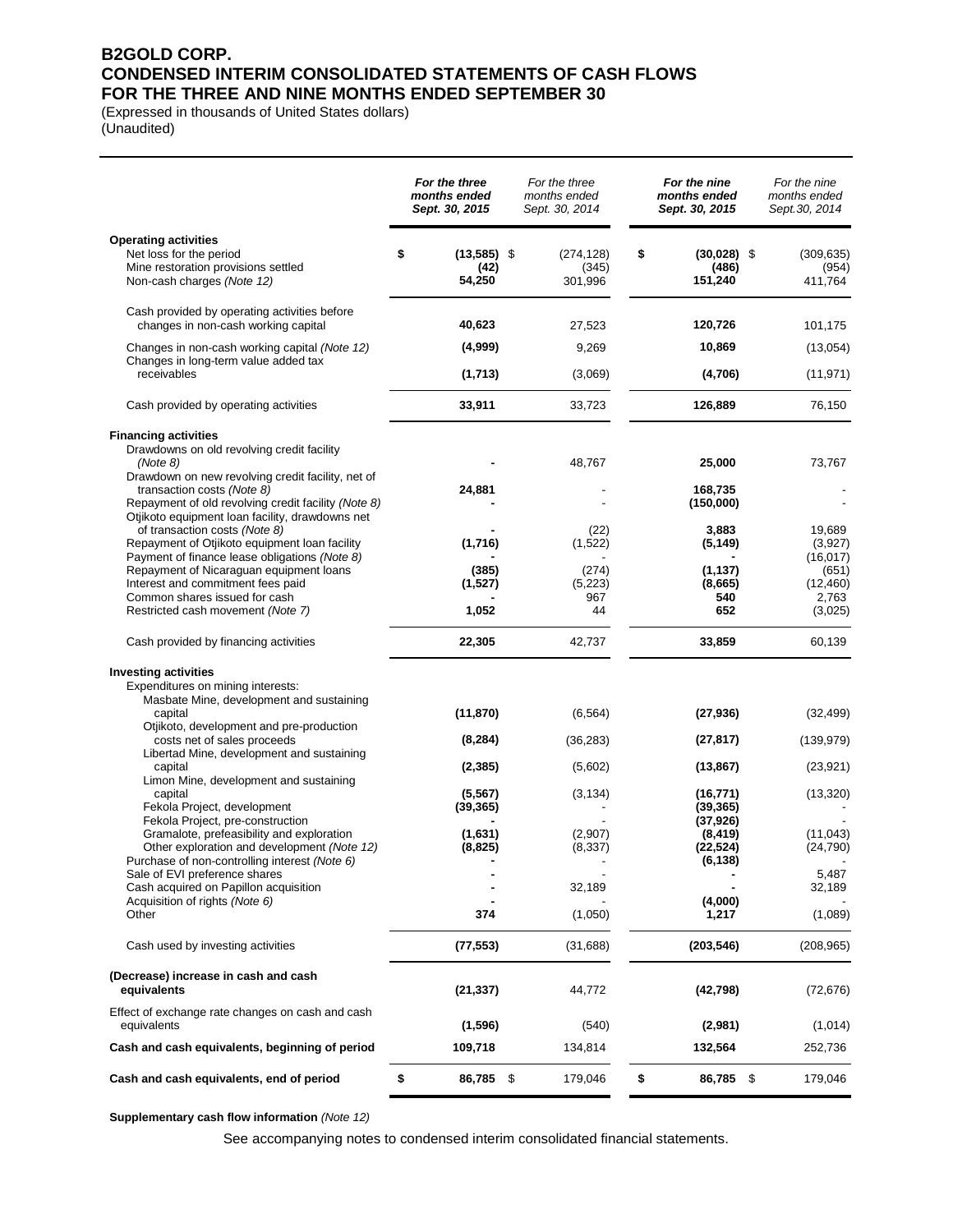### **B2GOLD CORP. CONDENSED INTERIM CONSOLIDATED BALANCE SHEETS**

(Expressed in thousands of United States dollars)

(Unaudited)

|                                                                                                                                                                                                                                                |                    |          | As at<br>September 30,<br>2015                             | As at<br>December 31,<br>2014                               |
|------------------------------------------------------------------------------------------------------------------------------------------------------------------------------------------------------------------------------------------------|--------------------|----------|------------------------------------------------------------|-------------------------------------------------------------|
| <b>Assets</b>                                                                                                                                                                                                                                  |                    |          |                                                            |                                                             |
| <b>Current</b><br>Cash and cash equivalents<br>Accounts receivable and prepaids<br>Value-added and other tax receivables<br>Inventories (Note 4)                                                                                               |                    |          | \$<br>86,785<br>9,560<br>14,812<br>89,447                  | \$<br>132,564<br>14,446<br>16,671<br>95,991                 |
|                                                                                                                                                                                                                                                |                    |          | 200,604                                                    | 259,672                                                     |
| Assets classified as held for sale                                                                                                                                                                                                             |                    |          |                                                            | 2,787                                                       |
| Long-term investments (Note 5)                                                                                                                                                                                                                 |                    |          | 11,515                                                     | 18,408                                                      |
| Value-added tax receivables                                                                                                                                                                                                                    |                    |          | 29,528                                                     | 25,405                                                      |
| <b>Mining interests</b> (Notes 6 and Note 16 - Schedules)<br>- Owned by subsidiaries<br>- Investments in joint ventures                                                                                                                        |                    |          | 1,738,406<br>76,356                                        | 1,722,807<br>67,926                                         |
| Other assets (Note 7)                                                                                                                                                                                                                          |                    |          | 20,530                                                     | 21,593                                                      |
|                                                                                                                                                                                                                                                |                    |          | \$<br>2,076,939                                            | \$<br>2,118,598                                             |
| <b>Liabilities</b><br><b>Current</b>                                                                                                                                                                                                           |                    |          |                                                            |                                                             |
| Accounts payable and accrued liabilities<br>Current taxes payable<br>Current portion of long-term debt (Note 8)<br>Current portion of derivative instruments at fair value<br>Current portion of mine restoration provisions<br>Other (Note 6) |                    |          | \$<br>52,050<br>9,779<br>13,692<br>5,713<br>1,062<br>6,492 | \$<br>53,055<br>16,610<br>10,456<br>2,406<br>1,062<br>1,130 |
|                                                                                                                                                                                                                                                |                    |          | 88,788                                                     | 84,719                                                      |
| Liabilities associated with assets held for sale                                                                                                                                                                                               |                    |          |                                                            | 4,009                                                       |
| Derivative instruments at fair value (Note 10)                                                                                                                                                                                                 |                    |          | 15,322                                                     | 694                                                         |
| Long-term debt $(Note 8)$                                                                                                                                                                                                                      |                    |          | 405,519                                                    | 368,832                                                     |
| Mine restoration provisions                                                                                                                                                                                                                    |                    |          | 53,762                                                     | 51,957                                                      |
| Deferred income taxes                                                                                                                                                                                                                          |                    |          | 80,129                                                     | 77,579                                                      |
| <b>Employee benefits obligation</b>                                                                                                                                                                                                            |                    |          | 6,337                                                      | 5,468                                                       |
| Other long-term liabilities (Note 6)                                                                                                                                                                                                           |                    |          | 3,154                                                      |                                                             |
|                                                                                                                                                                                                                                                |                    |          | 653,011                                                    | 593,258                                                     |
| <b>Equity</b><br>Shareholders' equity                                                                                                                                                                                                          |                    |          |                                                            |                                                             |
| Share capital (Note 9)                                                                                                                                                                                                                         |                    |          |                                                            |                                                             |
| Issued: 926,917,542 common shares (Dec 31, 2014 - 917,652,046)                                                                                                                                                                                 |                    |          | 2,036,568                                                  | 2,018,468                                                   |
| Contributed surplus                                                                                                                                                                                                                            |                    |          | 66,764                                                     | 59,789                                                      |
| Accumulated other comprehensive loss                                                                                                                                                                                                           |                    |          | (96, 453)                                                  | (71, 553)                                                   |
| Retained deficit                                                                                                                                                                                                                               |                    |          | (586, 950)                                                 | (536, 617)                                                  |
|                                                                                                                                                                                                                                                |                    |          | 1,419,929                                                  | 1,470,087                                                   |
| Non-controlling interests (Note 6)                                                                                                                                                                                                             |                    |          | 3,999                                                      | 55,253                                                      |
|                                                                                                                                                                                                                                                |                    |          | 1,423,928                                                  | 1,525,340                                                   |
|                                                                                                                                                                                                                                                |                    |          | \$<br>2,076,939                                            | \$<br>2,118,598                                             |
|                                                                                                                                                                                                                                                |                    |          |                                                            |                                                             |
| <b>Approved by the Board</b>                                                                                                                                                                                                                   | "Clive T. Johnson" | Director | "Robert J. Gayton"                                         | Director                                                    |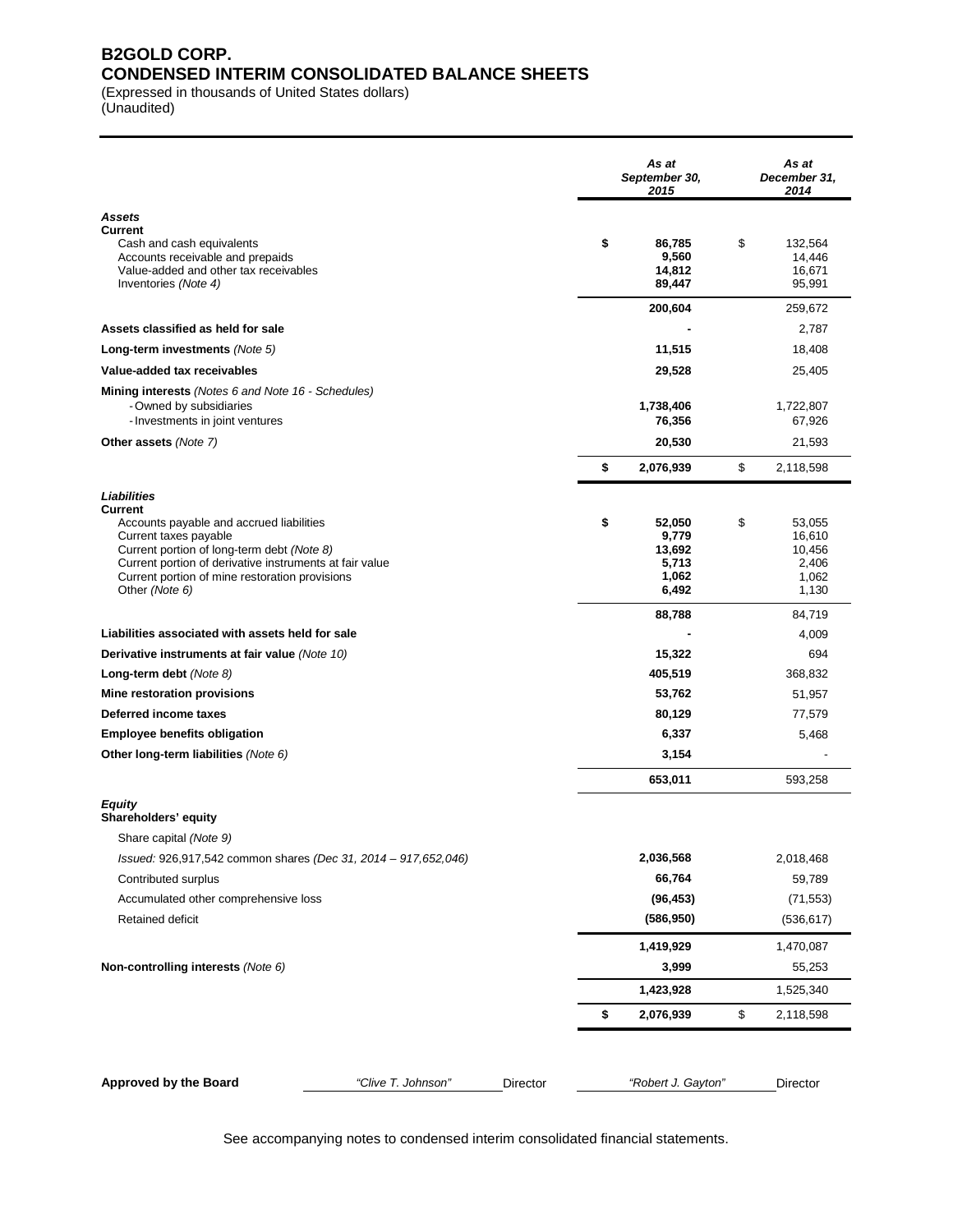### **B2GOLD CORP. CONDENSED INTERIM CONSOLIDATED STATEMENTS OF CHANGES IN EQUITY FOR THE NINE MONTHS ENDED SEPTEMBER 30**

(Expressed in thousands of United States dollars) (Unaudited)

|                                                           |                          | 2015 |                  |     |                        |   |                                               |                     |    |                                         |     |                 |
|-----------------------------------------------------------|--------------------------|------|------------------|-----|------------------------|---|-----------------------------------------------|---------------------|----|-----------------------------------------|-----|-----------------|
|                                                           | <b>Shares</b><br>(000's) |      | Share<br>capital |     | Contributed<br>surplus |   | Accumulated<br>other<br>comprehensive<br>loss | Retained<br>deficit |    | Non-<br>controlling<br><b>interests</b> |     | Total<br>equity |
| Balance at December 31, 2014                              | 917,652                  | \$   | 2,018,468        | \$. | 59,789                 | S | $(71, 553)$ \$                                | (536, 617)          | S. | 55,253                                  | \$. | 1,525,340       |
| Jan. 1, 2015 to Sept. 30, 2015:                           |                          |      |                  |     |                        |   |                                               |                     |    |                                         |     |                 |
| Net loss for the period                                   |                          |      |                  |     |                        |   |                                               | (30,005)            |    | (23)                                    |     | (30,028)        |
| Acquisition of non-controlling<br>interest (Note 6)       | 3,111                    |      | 6,000            |     |                        |   |                                               | (12, 328)           |    | (45, 470)                               |     | (51, 798)       |
| Shares issued for acquisition of<br>rights (Note 6)       | 2,995                    |      | 4,700            |     |                        |   | -                                             | (8,000)             |    |                                         |     | (3,300)         |
| Funding on behalf of non-<br>controlling interest         |                          |      |                  |     |                        |   |                                               |                     |    | (5,022)                                 |     | (5,022)         |
| Shares issued for mineral interest                        | 50                       |      | 57               |     |                        |   |                                               |                     |    |                                         |     | 57              |
| Cumulative translation adjustment                         |                          |      |                  |     |                        |   | (23, 208)                                     |                     |    | (739)                                   |     | (23, 947)       |
| Unrealized loss on investments                            |                          |      |                  |     |                        |   | (1,692)                                       |                     |    |                                         |     | (1,692)         |
| Exercise of stock options                                 | 545                      |      | 540              |     |                        |   |                                               |                     |    |                                         |     | 540             |
| Shares issued on vesting of RSU                           | 2,565                    |      | 6,363            |     | (6, 363)               |   |                                               |                     |    |                                         |     |                 |
| Share based payments                                      |                          |      |                  |     | 13,778                 |   |                                               |                     |    | ۰                                       |     | 13,778          |
| Transfer to share capital on<br>exercise of stock options |                          |      | 440              |     | (440)                  |   |                                               |                     |    |                                         |     |                 |
| Balance at September 30, 2015                             | 926,918                  |      | 2,036,568        |     | 66,764                 |   | (96, 453)                                     | (586, 950)          |    | 3,999                                   |     | 1,423,928       |

|                                                                                                                              |                           | 2014 |                         |     |                               |    |                                               |                                          |    |                                  |     |                              |
|------------------------------------------------------------------------------------------------------------------------------|---------------------------|------|-------------------------|-----|-------------------------------|----|-----------------------------------------------|------------------------------------------|----|----------------------------------|-----|------------------------------|
|                                                                                                                              | <b>Shares</b><br>('000's) |      | <b>Share</b><br>capital |     | <b>Contributed</b><br>surplus |    | Accumulated<br>other<br>comprehensive<br>loss | <b>Retained</b><br>earnings<br>(deficit) |    | Non-<br>controlling<br>interests |     | Total<br>equity              |
| Balance at December 31, 2013                                                                                                 | 674,720                   | \$   | 1,519,217               | \$  | 52,333                        | \$ | $(40,539)$ \$                                 | 132,640                                  | \$ | 7,716                            | -\$ | 1,671,367                    |
| Jan. 1, 2014 to Sept. 30, 2014:<br>Net loss for the period<br>Shares to be issued for Papillon                               |                           |      | 484,277                 |     |                               |    |                                               | (309, 648)                               |    | 13                               |     | (309, 635)<br>484,277        |
| acquisition<br>Non-controlling interest acquired<br>Cumulative translation adjustment<br>Unrealized gain on investments      |                           |      |                         |     |                               |    | (22, 422)<br>3,026                            |                                          |    | 45,348<br>(2,860)                |     | 45,348<br>(25, 282)<br>3,026 |
| Shares issued on exercise of<br>stock options                                                                                | 2,886                     |      | 2,763                   |     |                               |    |                                               |                                          |    |                                  |     | 2,763                        |
| Shares issued on vesting of RSU<br>Shares issued from incentive plan<br>Share based payments<br>Transfer to share capital on | 2,615                     |      | 8,114<br>15             |     | (8, 114)<br>16,171            |    |                                               |                                          |    | ۰                                |     | 15<br>16,171                 |
| exercise of stock options and<br>incentive plan                                                                              |                           |      | 3,984                   |     | (3,984)                       |    |                                               |                                          |    |                                  |     |                              |
| Balance at September 30, 2014                                                                                                | 680,221                   | \$   | 2,018,370               | \$. | 56,406                        | S  | $(59,935)$ \$                                 | (177,008)                                | S  | 50,217                           | S   | 1,888,050                    |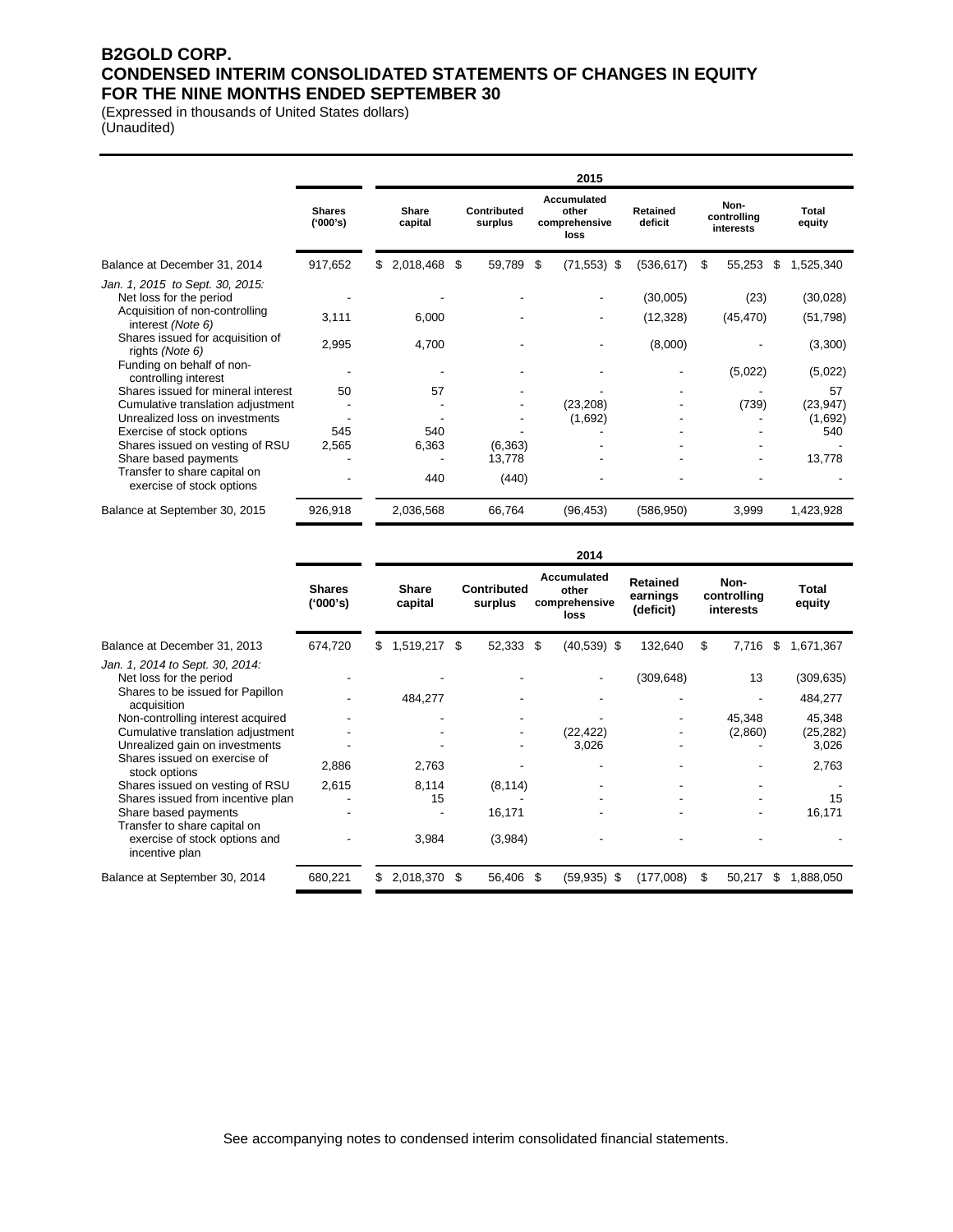(All tabular amounts are in thousands of United States dollars unless otherwise stated) (Unaudited)

#### *1 Nature of operations*

B2Gold Corp. ("B2Gold" or the "Company") is a Vancouver-based gold producer with four operating mines (two in Nicaragua, one in the Philippines and one in Namibia), a mine under construction in Mali and a portfolio of other evaluation and exploration assets in Mali, Colombia, Burkina Faso, Nicaragua, Chile and Finland.

The Company operates the Libertad Mine and the Limon Mine in Nicaragua, the Masbate Mine in the Philippines and the Otjikoto Mine in Namibia, which commenced commercial production on February 28, 2015. The Company has an effective 90% interest in the Fekola Project in Mali, which is currently under construction, an effective 81% interest in the Kiaka gold project in Burkina Faso, a 49% joint venture interest in the Gramalote property in Colombia, and an interest in the Quebradona property in Colombia. The Company also has a 51% interest in a joint operation in Nicaragua with Calibre Mining Corp. ("Calibre"), with an option to acquire an additional 19% interest.

B2Gold is a public company which is listed on the Toronto Stock Exchange under the symbol "BTO", the NYSE MKT LLC under the symbol "BTG" and the Namibian Stock Exchange under the symbol "B2G". B2Gold's head office is located at Suite 3100, Three Bentall Centre, 595 Burrard Street, Vancouver, British Columbia, V7X 1J1.

#### *2 Basis of preparation*

These condensed interim consolidated financial statements have been prepared in accordance with International Financial Reporting Standards ("IFRS") as issued by the International Accounting Standards Board ("IASB") applicable to the preparation of interim financial statements, including IAS 34, Interim Financial Reporting. These condensed interim consolidated financial statements should be read in conjunction with the audited consolidated financial statements for the year ended December 31, 2014, which have been prepared in accordance with IFRS as issued by the IASB.

These condensed interim consolidated financial statements follow the same accounting policies and methods of application as the most recent audited consolidated financial statements of the Company.

These condensed interim consolidated financial statements were authorized for issue by the Board of Directors on November 10, 2015.

#### *3 Significant accounting judgements and estimates*

#### *Impairment of long-lived assets*

Long-lived assets are tested for impairment if there is an indicator of impairment. Calculating the estimated recoverable amount of cash generating units ("CGU") for long-lived asset impairment tests requires management to make estimates and assumptions with respect to future production levels, mill recoveries, operating and capital costs in its life-of-mine plans, future metal prices, foreign exchange rates, and discount rates. Changes in any of the assumptions or estimates used in determining the recoverable amount could impact the impairment analysis. Such changes could be material.

During the nine months ended September 30, 2015, the market spot prices for gold declined; however, long term forecasted price did not differ significantly from the levels used in the most recent annual impairment tests. Management has concluded there are no impairment indicators at September 30, 2015. However, if the gold price continues to decline for an extended period of time, the Company may need to reassess its long-term gold price assumption. A decrease in the forecasted long-term gold price would be an indicator of potential impairment for the Company's long-lived assets.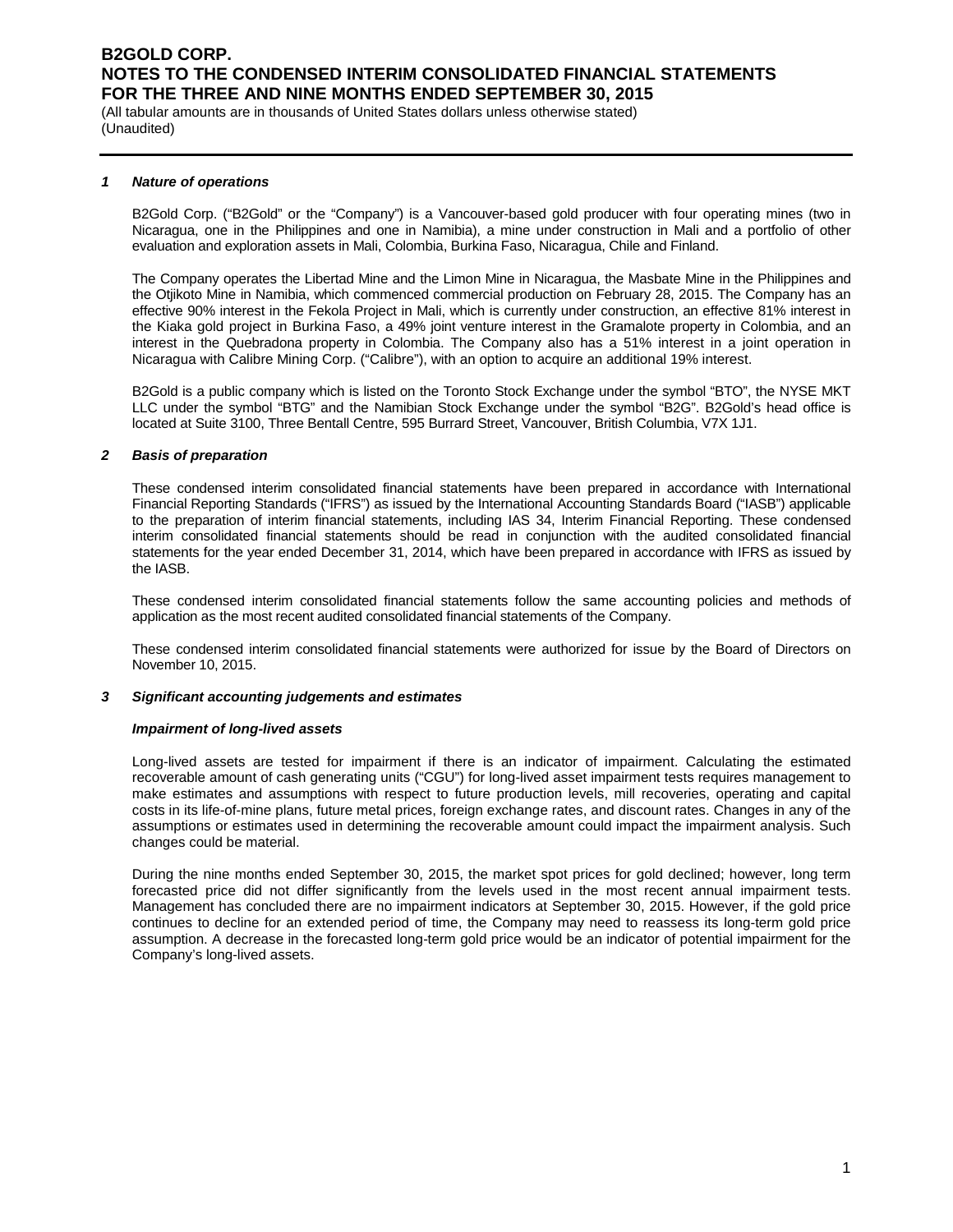(All tabular amounts are in thousands of United States dollars unless otherwise stated) (Unaudited)

#### *Ore reserve and resource estimates*

Ore reserves are estimates of the amount of ore that can be economically and legally extracted from the Company's mining properties. The Company estimates its ore reserves and mineral resources based on information compiled by appropriately qualified persons relating to the geological data on the size, depth and shape of the ore body, and requires complex geological judgments to interpret the data. The estimation of recoverable reserves is based upon factors such as estimates of foreign exchange rates, commodity prices, future capital requirements, metallurgical recoveries, and production costs along with geological assumptions and judgments made in estimating the size, and grade of the ore body. Changes in the reserve or resource estimates may impact the carrying value of mining interests, mine restoration provisions, recognition of deferred tax assets, and depreciation and amortization charges.

#### *Uncertain tax positions*

The Company is periodically subject to income tax audits at its operating mine locations. During the nine months ended September 30, 2015, the Company settled some of the assessments resulting in a reduction in the provision and an associated income tax recovery of \$2 million. At September 30, 2015, the Company has a provision totalling \$4 million outstanding (December 31, 2014 - \$6 million) representing its best estimate of the outcome of current assessments. The Company is appealing the assessments received and the final outcome of such appeals are not determinable at this time. The provisions made to date may be subject to change and such change may be material.

#### *Change in functional currency*

Following commencement of commercial production at Otjikoto, the Company determined that the functional currency of its Namibian subsidiaries which own the Otjikoto Mine changed from the Namibian dollar to the United States dollar. This change resulted from the Company determining that the mining operations now operate primarily within an economic environment where the functional currency is the United States dollar. Key factors considered in this assessment include the currency in which gold sales are delivered, the underlying currency in which operating costs are determined and the Company's intra-group funding arrangements.

#### *4 Inventories*

|                          | September 30,<br>2015<br>\$ | December 31,<br>2014<br>\$ |
|--------------------------|-----------------------------|----------------------------|
| Gold and silver bullion  | 17,539                      | 26,922                     |
| In-process inventory     | 9,127                       | 9,379                      |
| Ore stock-pile inventory | 7,556                       | 14,134                     |
| Materials and supplies   | 55,225                      | 45,556                     |
|                          | 89,447                      | 95,991                     |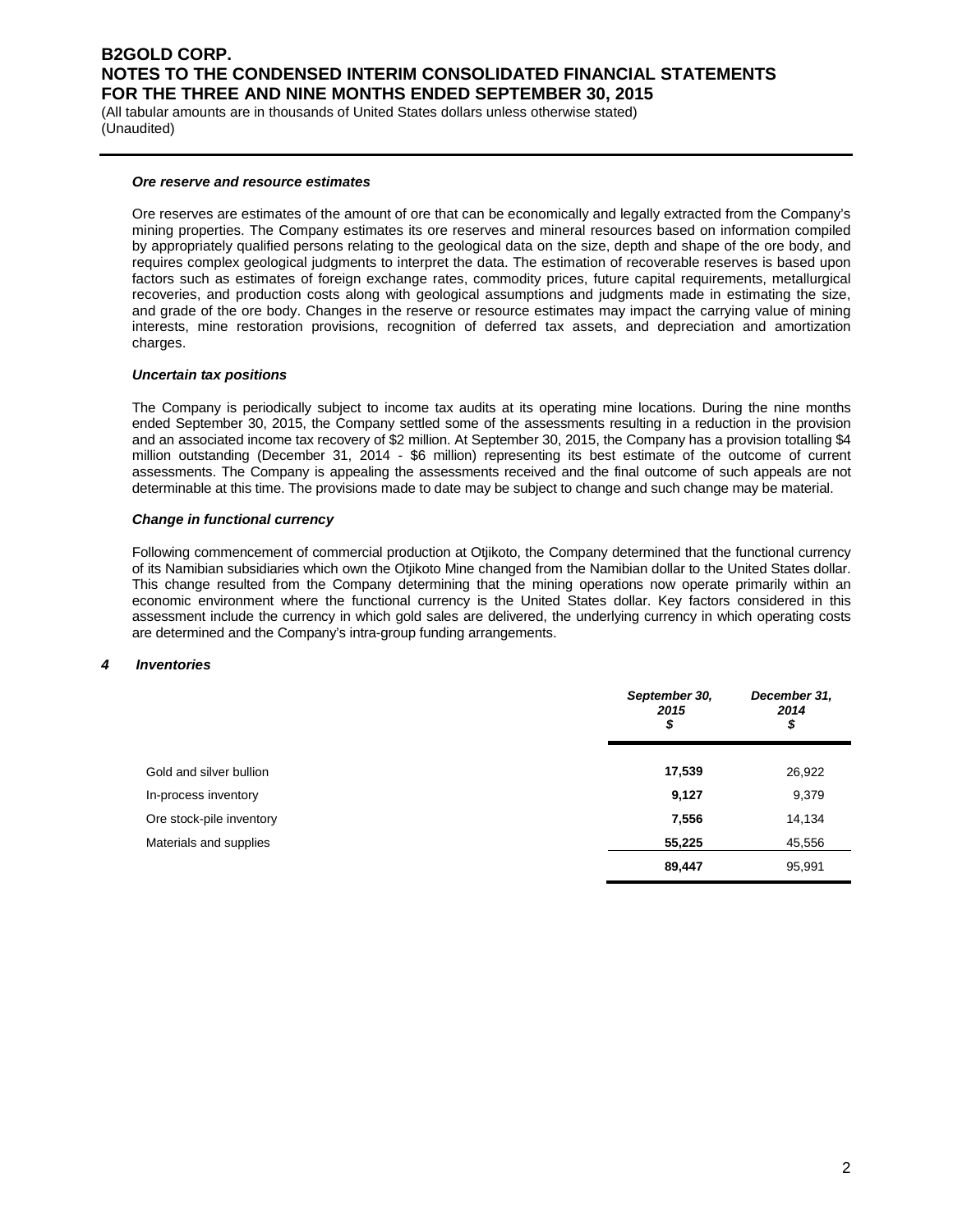(All tabular amounts are in thousands of United States dollars unless otherwise stated) (Unaudited)

#### *5 Long-term investments*

|                                  | September 30, 2015 |                                       |                   |                     |            | December 31, 2014                     |                   |                     |  |  |
|----------------------------------|--------------------|---------------------------------------|-------------------|---------------------|------------|---------------------------------------|-------------------|---------------------|--|--|
|                                  | Cost<br>\$         | <b>Total</b><br>Impair-<br>ment<br>\$ | <b>AOCI</b><br>\$ | Fair<br>Value<br>\$ | Cost<br>\$ | <b>Total</b><br>Impair-<br>ment<br>\$ | <b>AOCI</b><br>\$ | Fair<br>Value<br>\$ |  |  |
| Available-for-sale investments:  |                    |                                       |                   |                     |            |                                       |                   |                     |  |  |
| St. Augustine Gold & Copper Ltd. | 20,193             | (16, 108)                             |                   | 4,085               | 20,193     | (13, 144)                             |                   | 7,049               |  |  |
| RTG Mining Inc.                  | 13,400             | (8,627)                               |                   | 4,773               | 13.400     | (6, 391)                              |                   | 7,009               |  |  |
| Calibre Mining Corp.             | 5,716              | (4, 345)                              | 877               | 2.248               | 5,716      | (4, 345)                              | 2,508             | 3,879               |  |  |
| Kronk Resources Inc.             | 496                |                                       | (91)              | 405                 | 496        |                                       | (31)              | 465                 |  |  |
| Goldstone Resources Ltd.         | 20                 | (16)                                  |                   | 4                   | 20         | $\qquad \qquad \blacksquare$          | (14)              | 6                   |  |  |
| Balance, end of period           | 39,825             | (29,096)                              | 786               | 11,515              | 39.825     | (23, 880)                             | 2,463             | 18,408              |  |  |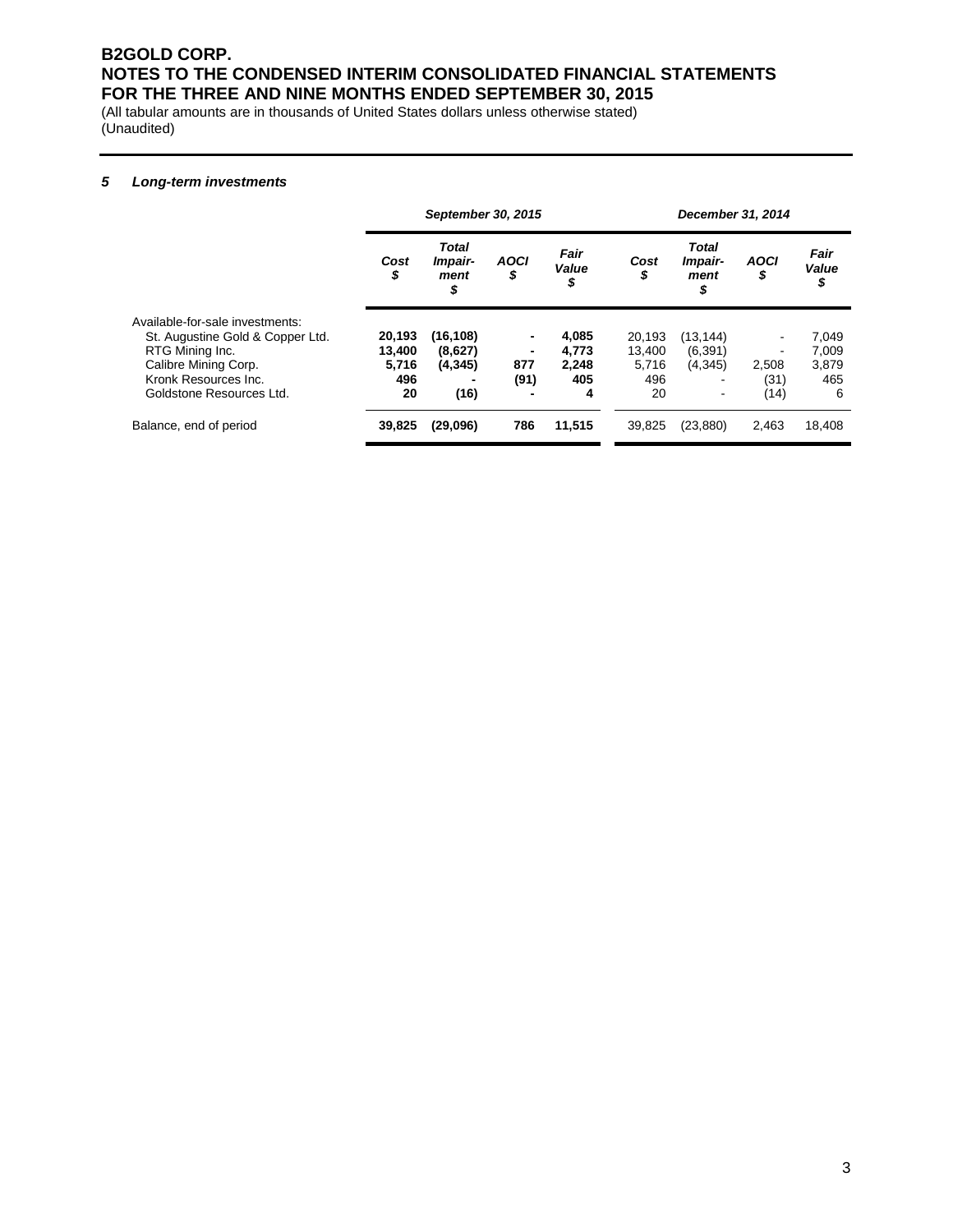(All tabular amounts are in thousands of United States dollars unless otherwise stated) (Unaudited)

#### *6 Mining interests*

|                                                                                                                  | September 30,<br>2015<br>\$                   | December 31,<br>2014<br>\$                                       |
|------------------------------------------------------------------------------------------------------------------|-----------------------------------------------|------------------------------------------------------------------|
| Property, plant and equipment (depletable)                                                                       |                                               |                                                                  |
| Masbate Mine, Philippines<br>Cost, net of impairment<br>Accumulated depreciation and depletion                   | 454,176<br>(113, 477)                         | 420,644<br>(91,706)                                              |
|                                                                                                                  | 340,699                                       | 328,938                                                          |
| Otjikoto Mine, Namibia<br>Cost<br>Accumulated depreciation and depletion                                         | 421,924<br>(28, 635)                          | 430,668                                                          |
|                                                                                                                  | 393,289                                       | 430,668                                                          |
| Libertad Mine, Nicaragua<br>Cost<br>Accumulated depreciation and depletion                                       | 313,115<br>(159, 610)                         | 296,102<br>(127, 704)                                            |
|                                                                                                                  | 153,505                                       | 168,398                                                          |
| Limon Mine, Nicaragua<br>Cost<br>Accumulated depreciation and depletion                                          | 163,855<br>(82, 594)                          | 142,772<br>(62, 865)                                             |
|                                                                                                                  | 81,261                                        | 79,907                                                           |
| Masbate undeveloped mineral interests, net of impairment (non-depletable)                                        | 85,078                                        | 85,078                                                           |
| Mine under construction (non-depletable)                                                                         |                                               |                                                                  |
| Fekola, Mali                                                                                                     | 567,461                                       | 514,965                                                          |
| Exploration and evaluation properties (non-depletable)                                                           |                                               |                                                                  |
| Kiaka, Burkina Faso<br>Mocoa, Colombia<br>Calibre, Nicaragua<br>San Jose, Nicaragua<br>Pavon, Nicaragua<br>Other | 61,970<br>28,708<br>10,861<br>1,949<br>12,736 | 59,062<br>28,652<br>10,022<br>1,915<br>6,238<br>8,151<br>114,040 |
| Corporate & other                                                                                                | 116,224                                       |                                                                  |
|                                                                                                                  | 889                                           | 813                                                              |
| Office, furniture and equipment, net                                                                             | 1,738,406                                     | 1,722,807                                                        |
| Investments in joint ventures (accounted for using the equity method)                                            |                                               |                                                                  |
| Gramalote, Colombia, net of impairment                                                                           | 75,155                                        | 66,725                                                           |
| Quebradona, Colombia                                                                                             | 1,201                                         | 1,201                                                            |
|                                                                                                                  | 76,356                                        | 67,926                                                           |
|                                                                                                                  | 1,814,762                                     | 1,790,733                                                        |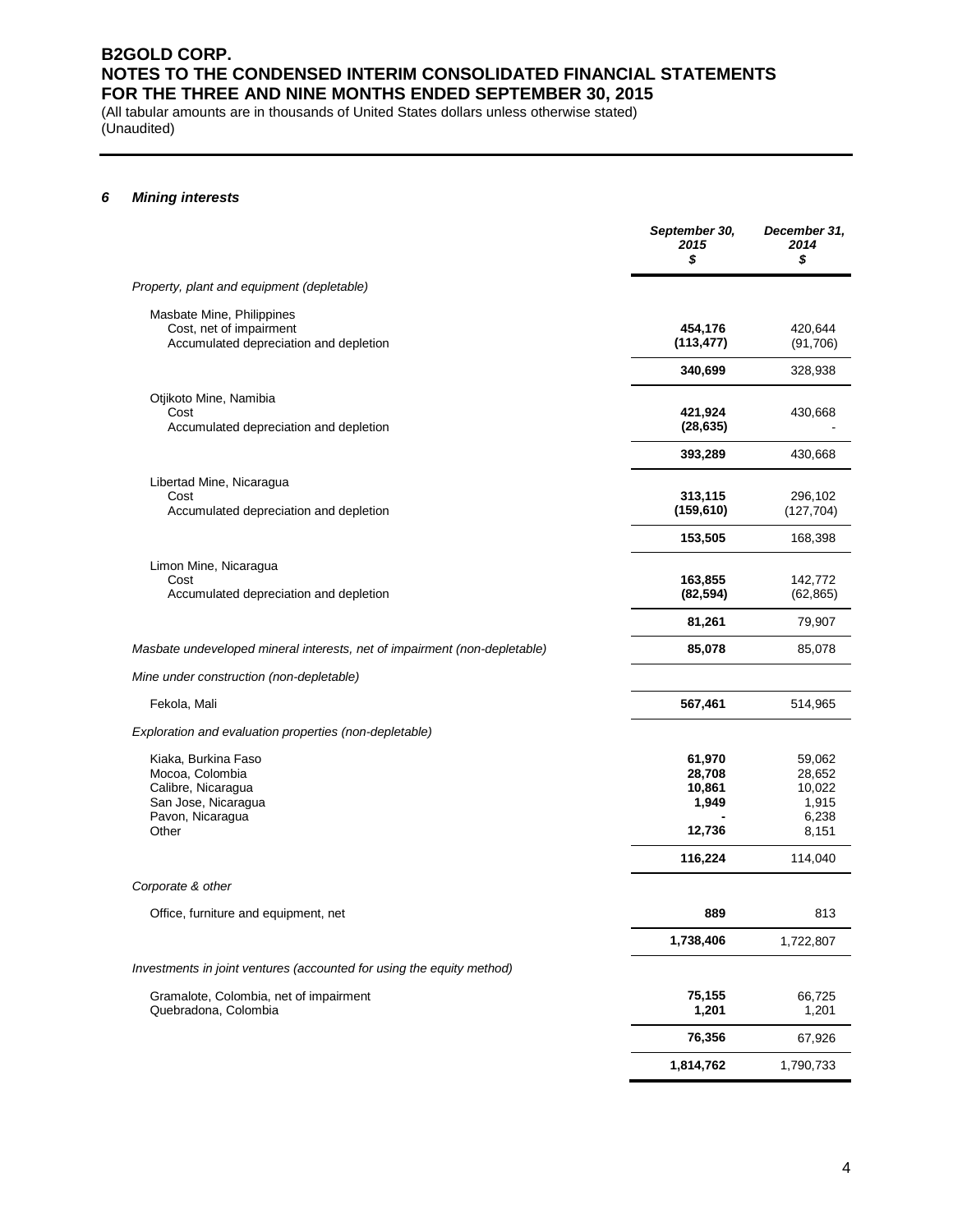(All tabular amounts are in thousands of United States dollars unless otherwise stated) (Unaudited)

#### *Otjikoto*

On February 28, 2015, management determined that the Otjikoto Mine achieved commercial production. Effective March 1, 2015, revenues and production costs for Otjikoto gold production are being recorded in the statement of operations. Sales proceeds from the pre-commercial production period of \$23.1 million were offset against the amounts capitalized for the Otjikoto Mine property, plant and equipment during the nine months ended September 30, 2015.

Prior to commercial production being reached, the Company capitalized interest costs on its borrowings attributable to funds spent on Otjikoto in the amount of \$3.2 million (2014 - \$2.5 million). This interest was calculated using an effective interest rate based on the Company's aggregate borrowings which includes the convertible senior subordinated notes and the revolving corporate credit facility (Note 8).

#### *Fekola*

#### *Reclassification from exploration and evaluation expenditures to mineral properties and mine development costs*

On June 30, 2015, the Company determined that the technical feasibility and commercial viability of the Fekola Project had been established. As a result, the costs associated with Fekola Project were reclassified from exploration and evaluation expenditures to mineral properties and mine development costs as of that date.

Upon reclassification, the Company concluded that the property met the definition of a qualifying asset under IAS 23 and began capitalizing interest costs on its borrowings attributable to funds spent on development. This interest was calculated using an effective interest rate based on the Company's aggregate borrowings which includes the convertible senior subordinated notes and the revolving corporate credit facility (Note 8). For the three months to September 30, 2015, the Company capitalized \$0.3 million (2014 - \$nil) of interest costs.

#### *Purchase of Fekola non-controlling interest*

In January 2015, the Company purchased the 10% non-controlling interest, owned by a private Malian company, in Songhoi Resources SARL ("Songhoi"). Songhoi is the entity that holds the Fekola Project in Mali. The purchase price consisted of \$21.2 million in cash and common shares and the grant of a 1.65% net smelter royalty ("NSR") on the Fekola Project after deducting costs for smelting, refining and government fees. The cash and common shares are payable in three tranches: (1) \$5.7 million cash and \$6 million common shares were paid/issued on closing (paid), (2) \$2 million cash and \$4 million payable in cash or common shares at the holder's option on the first anniversary of the agreement date (January 18, 2015) and (3) \$1.5 million cash and \$2 million payable in cash or common shares at the holder's option upon achievement of commercial production at the Fekola Project.

The cash and common share instalments to be paid in the future have been classified as a financial liability and have been valued at their present value using a discount rate of 5%. These have been accrued in other liabilities.

The fair value of the NSR was determined using a discounted cash flow model incorporating estimates and assumptions that included such factors as future production levels, metallurgical recoveries, a future long-term gold price of \$1,300 and a discount rate of 6%. The fair value of the NSR was estimated at \$38.1 million and has been treated as a reduction of the Fekola mineral property.

The non-controlling interest relating to Songhoi has been reduced by \$45.5 million to reflect the ownership change. The difference between the value of the consideration described above and the book value of the non-controlling interest has been recognized as a charge to retained deficit.

#### *Acquisition of rights*

In 2005 Papillon Resources Limited ("Papillon"), which was subsequently acquired by the Company, entered into an exclusive joint agreement with a local Malian company whereby Papillon agreed to pay the local Malian company 1% of any dividend received from any joint exploitation company formed in Mali.

On March 19, 2015, the Company and the local Malian company signed an agreement whereby the rights described above were terminated. As consideration for these rights, B2Gold issued shares for a total value of \$4 million and made a cash payment of \$4 million. The 1% dividend is equivalent to a non-controlling interest as it would give the local Malian company a participation in the net assets of any joint exploitation company. As a result, the \$8 million consideration paid was recorded as a charge to retained deficit.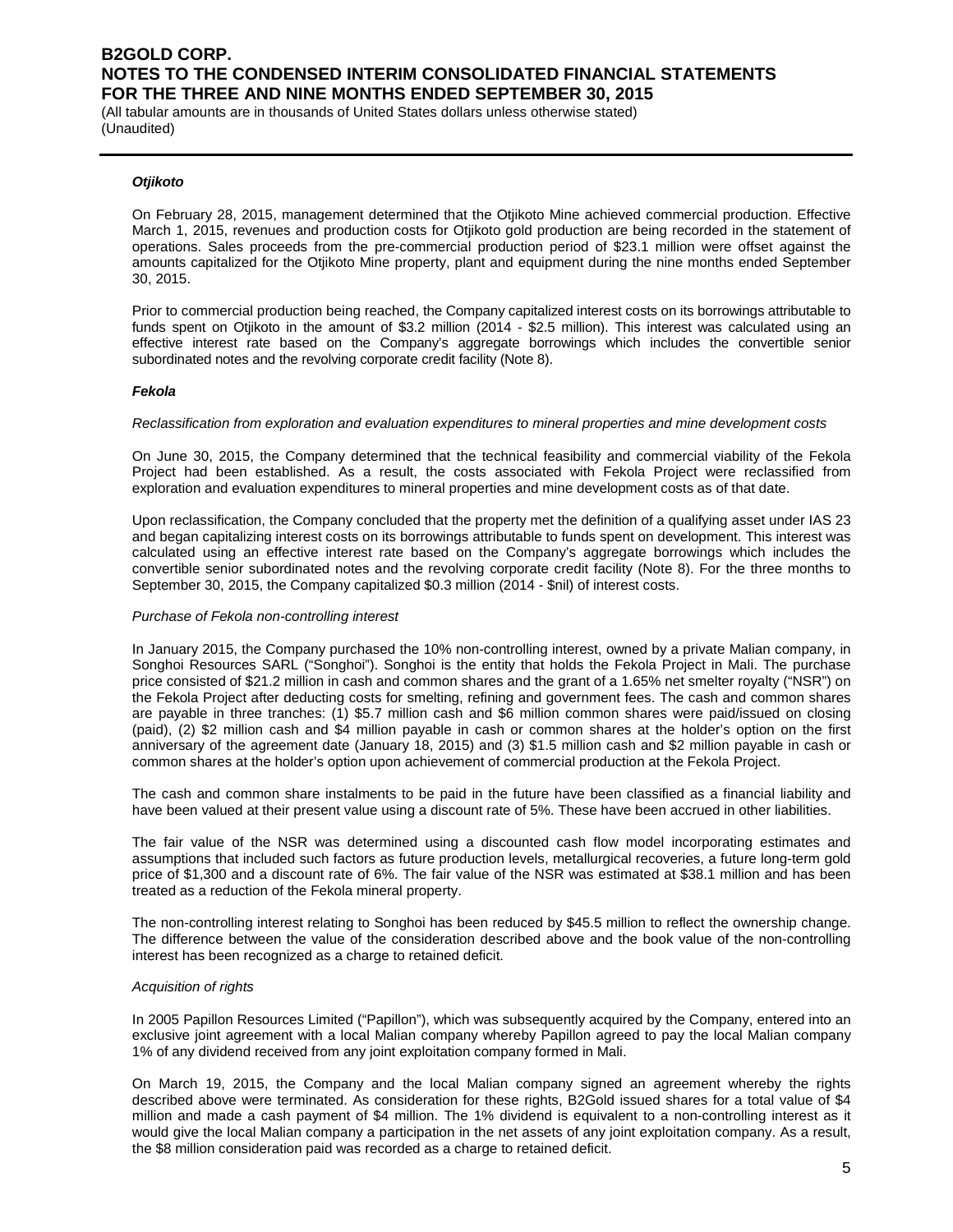(All tabular amounts are in thousands of United States dollars unless otherwise stated) (Unaudited)

#### *Pavon*

On October 12, 2015, the Company received notification from the Ministry of Environment and Natural Resources in Nicaragua that it had not approved the environmental permit for the Pavon Project, citing environmental concerns. Consequently, capitalized costs related to Pavon of \$8.1 million have been recorded as an expense in the statement of operations during the three months ended September 30, 2015.

### *7 Other assets*

|                                             | September 30,<br>2015<br>\$ | December 31,<br>2014<br>\$ |
|---------------------------------------------|-----------------------------|----------------------------|
| Loan receivable, including accrued interest | 7,642                       | 12,486                     |
| Low-grade stockpile                         | 4,427                       | 1,595                      |
| Debt service reserve account                | 4,092                       | 3,628                      |
| <b>Reclamation deposits</b>                 | 1.607                       | 2,276                      |
| Fair value of derivative instruments        | 580                         | 250                        |
| Other                                       | 2,182                       | 1,358                      |
|                                             | 20,530                      | 21,593                     |

#### *8 Long-term debt*

|                                                                                                                                                         | September 30,<br>2015<br>\$ | December 31,<br>2014<br>\$ |
|---------------------------------------------------------------------------------------------------------------------------------------------------------|-----------------------------|----------------------------|
| Convertible senior subordinated notes:<br>- Principal amount<br>- Fair value adjustment                                                                 | 258,750<br>(36, 755)        | 258,750<br>(29, 258)       |
|                                                                                                                                                         | 221,995                     | 229,492                    |
| New revolving corporate credit facility:<br>- Principal amount<br>- Less: unamortized transaction costs                                                 | 175,000<br>(5, 533)         |                            |
|                                                                                                                                                         | 169,467                     |                            |
| Old revolving corporate credit facility:<br>- Principal amount<br>- Less: unamortized transaction costs                                                 |                             | 125,000<br>(3, 382)        |
|                                                                                                                                                         |                             | 121,618                    |
| Equipment loans/finance lease obligations:<br>- Otjikoto equipment loan facility (net of unamortized transaction costs)<br>- Nicaraguan equipment loans | 22,868<br>4,881             | 23,719<br>4,459            |
|                                                                                                                                                         | 27,749                      | 28,178                     |
|                                                                                                                                                         | 419,211                     | 379,288                    |
| Less: current portion                                                                                                                                   | (13, 692)                   | (10, 456)                  |
|                                                                                                                                                         | 405,519                     | 368,832                    |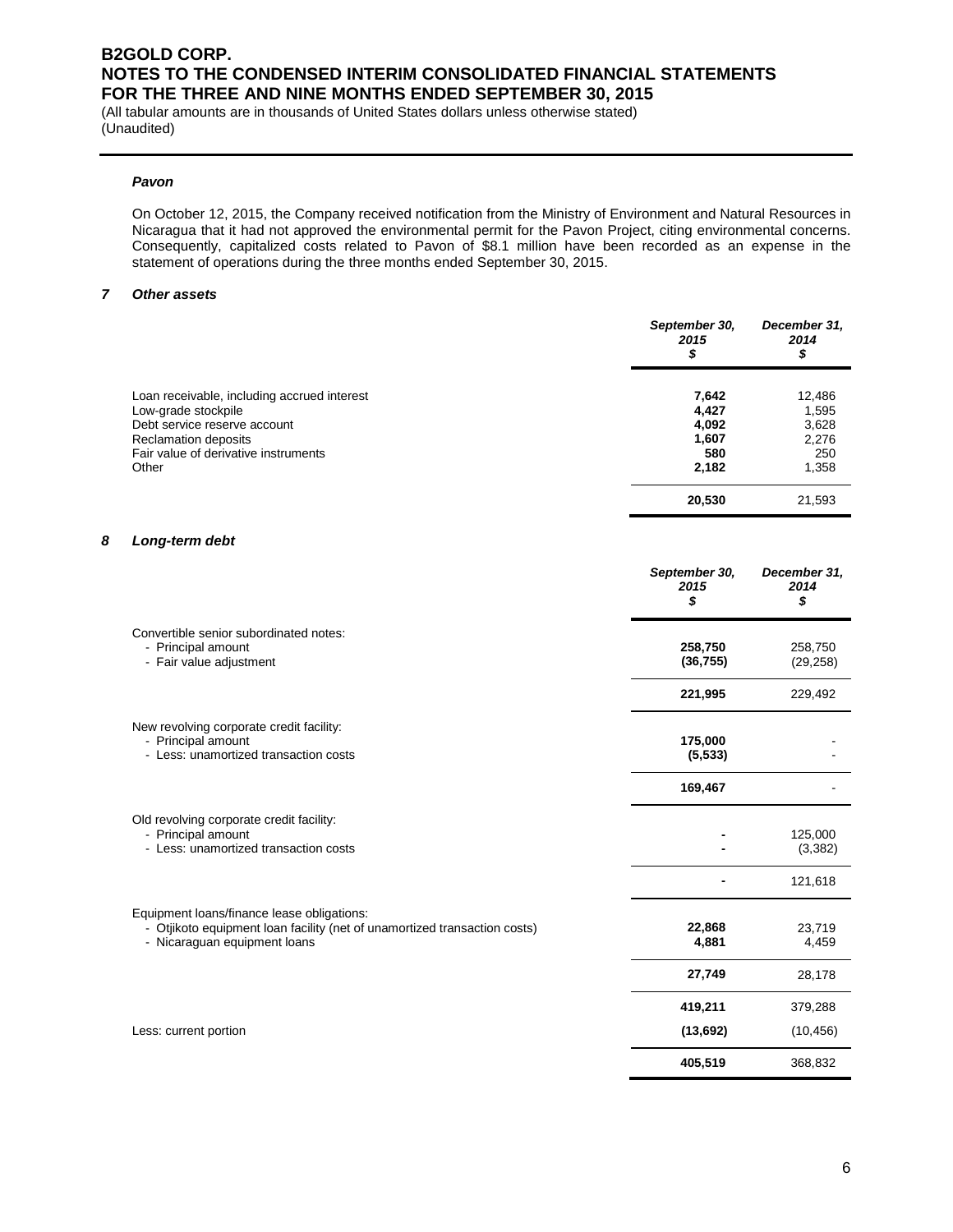(All tabular amounts are in thousands of United States dollars unless otherwise stated) (Unaudited)

#### *Convertible senior subordinated notes*

As at September 30, 2015 the fair value of the convertible senior subordinated notes ("convertible notes") was \$222.0 million. The gain on fair value of convertible notes recorded in the statement of operations for the three and nine months ended September 30, 2015 was \$12.5 million and \$5.8 million, respectively (2014 – gain of \$31.5 million and a loss of \$11.2 million, respectively). The change in fair value of the notes recognized in the statement of operations for the three months ended September 30, 2015 is stated after reducing it by \$0.2 million (2014 - \$3.0 million capitalized to the Otjikoto property) of interest expense which was attributable to eligible expenditures on the Fekola property and capitalized to the carrying amount of the property. For the nine months ended September 30, 2015 the change in fair value of the notes recognized in the statement of operations is stated after reducing it by \$2.6 million (2014 - \$7.9 million capitalized to the Otjikoto property) of interest expense of which \$2.4 million was attributable to eligible expenditures on the Otjikoto property and \$0.2 million attributable to eligible expenditures on the Fekola property.

#### *New revolving credit facility*

On May 20, 2015, the Company signed a credit agreement with a syndicate of international banks for a new revolving credit facility (the "New RCF") for an aggregate amount of \$350 million. The New RCF also incorporates an accordion feature whereby, upon receipt of additional binding commitments, the facility may be increased to \$450 million any time prior to the maturity date.

The term for the New RCF is four years, maturing on May 20, 2019, except that it shall become due on July 1, 2018 in the event that the Company's convertible notes, initially due on October 1, 2018, remain outstanding or the maturity date of the convertible notes has not been extended to at least 90 days after May 20, 2019. The New RCF will bear interest on a sliding scale of between Libor plus 2.25% to 3.25% based on the Company's consolidated net leverage ratio. Commitment fees for the undrawn portion of the facility will also be on a similar sliding scale basis of between 0.5% and 0.925%.

The Company has provided security on the New RCF in the form of a general security interest over the Company's assets and pledges creating a charge over the shares of certain of the Company's direct and indirect subsidiaries. In connection with the New RCF, the Company must also maintain certain net tangible worth and ratios for leverage and interest coverage. As at September 30, 2015, the Company was in compliance with these debt covenants.

On June 11, 2015, the Company drew down \$150 million under the New RCF. This was used to repay the cumulative amount drawn under the old revolving credit facility. During the three months ended September 30, 2015, an additional \$25 million was drawn down leaving an undrawn balance of \$175 million at September 30, 2015.

Transaction costs relating to the New RCF totalled \$6.1 million and are being recognized over the term of the facility using the effective interest rate method. The principal amount owing under the New RCF has been presented on the balance sheet net of the unamortized balance of transaction costs.

For nine months ended September 30, 2015, the interest and financing expense relating to the New RCF recognized in the statement of operations was reduced by \$0.1 million (2014 - \$nil), which was attributable to eligible expenditures on the Fekola property and capitalized to the carrying amount of the property.

#### *Old revolving credit facility*

On May 26, 2015, the Company drew down \$25 million under the old revolving credit facility (the "Old RCF") for a total balance drawn of \$150 million. On June 11, 2015 the Company repaid the \$150 million outstanding under the Old RCF with proceeds from the New RCF. At this time, the remaining unamortized transaction costs totalling \$3.0 million were expensed to interest and financing expense in the statement of operations.

For nine months ended September 30, 2015, the interest and financing expense relating to the Old RCF recognized in the statement of operations was reduced by \$0.8 million (2014 - \$0.8 million), which was attributable to eligible expenditures on the Otjikoto property to the date the project was ready for the intended use and capitalized to the carrying amount of the property.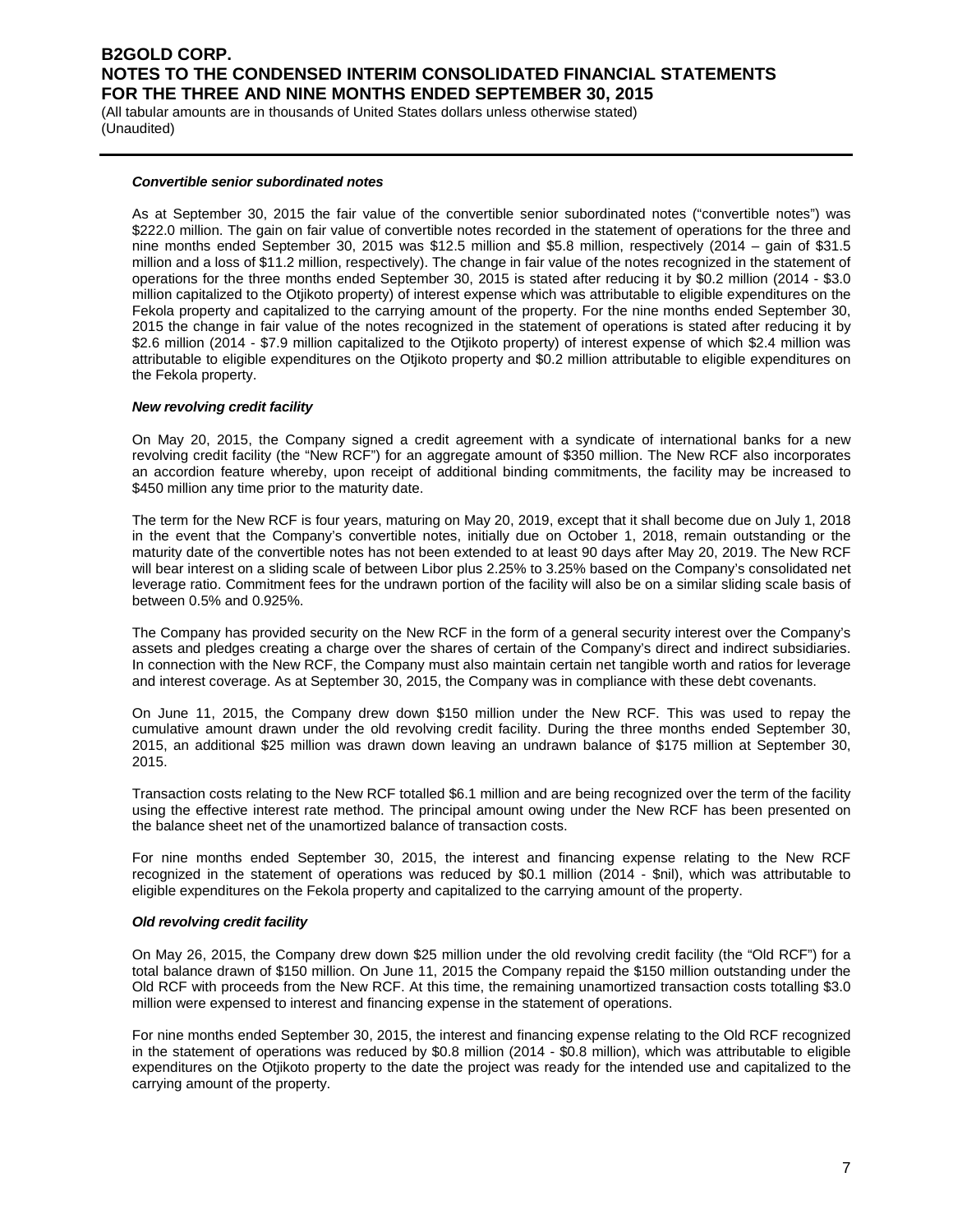(All tabular amounts are in thousands of United States dollars unless otherwise stated) (Unaudited)

#### *Otjikoto equipment loan facility*

During the nine months ended September 30, 2015, the Company drew \$3.9 million under the facility (2014 - \$20.3 million). At September 30, 2015, the Company had \$6.5 million available to draw, based on current exchange rates.

#### *Nicaragua equipment loans*

During the nine months ended September 30, 2015, subsidiaries of the Company purchased mobile heavy equipment valued at \$1.8 million (2014 - \$3.0 million) for its Libertad and Limon operations. The Company paid 15% of the value of the equipment in cash and entered into two credit contracts with Caterpillar Crédito S.A de C.V for the remaining 85%. The contracts have between a thirty-six to sixty month term, with quarterly payments of principal and interest at a fixed rate of LIBOR plus 4.0%. The Company has provided security on the loan in the form of the related equipment.

#### *9 Share capital*

The Company's authorized share capital consists of an unlimited number of common shares and an unlimited number of preferred shares. As at September 30, 2015, the Company had 926,917,542 common shares outstanding, including 2,705,000 common shares being held in trust under the Company's Incentive Plan. No preferred shares were outstanding.

During the three months ended September 30, 2015, the Company granted 0.2 million stock options to employees and directors. These options have a weighted average exercise price of C\$1.65, have a term of five years and vest over a period of up to three years. The fair value was calculated using the Black-Scholes option pricing model based on a risk-free annual interest rate of 0.51%, an expected life of 3.2 years, an expected volatility of 58%, and a dividend yield rate of nil. During the nine months ended September 30, 2015, the Company granted 22.5 million stock options to employees and directors. These options have a weighted average exercise price of C\$2.00, have a term of five years and vest over a period of up to three years. The fair value was calculated using the Black-Scholes option pricing model based on a risk-free annual interest rate of 0.49%, an expected life of 3.0 years, an expected volatility of 58%, and a dividend yield rate of nil. The total number of stock options outstanding at September 30, 2015 was 61 million.

For the three and nine months ended September 30, 2015, share-based payments expense, relating to the vesting of stock options, was \$2.4 million and \$7.8 million, respectively (2014 - \$1.5 million and \$5.7 million), net of \$0.3 million and \$1.5 million, respectively (2014 - \$0.8 million and \$2.5 million) capitalized to mining interests.

During the three and nine months ended September 30, 2015, the Company granted 0.2 million and 1.7 million RSUs, respectively to employees and directors. The total number of RSUs outstanding at September 30, 2015 was 1.7 million.

For the three and nine months ended September 30, 2015, share-based payments expense, relating to the vesting of RSUs, was \$0.6 million and \$3.7 million, respectively (2014 - \$1.2 million and \$5.6 million), net of \$0.1 million and \$0.1 million, respectively (2014 - \$0.0 million and \$0.2 million) capitalized to mining interests.

#### *10 Gold commitments and gold forwards*

Under the terms of the Old RCF (Note 8), the Company was required to maintain gold forward contracts, within certain parameters, over the term of the facility in order to manage the risk of volatility in the Company's future operating income and reduce risk in respect of debt service obligations. These contracts were excluded from the scope of IAS 39 and were accounted for as executory contracts because they were entered into and continued to be held for the purpose of delivery in accordance with the Company's expected production schedule. No fair value gains and losses on these commodity contracts were recorded in the financial statements.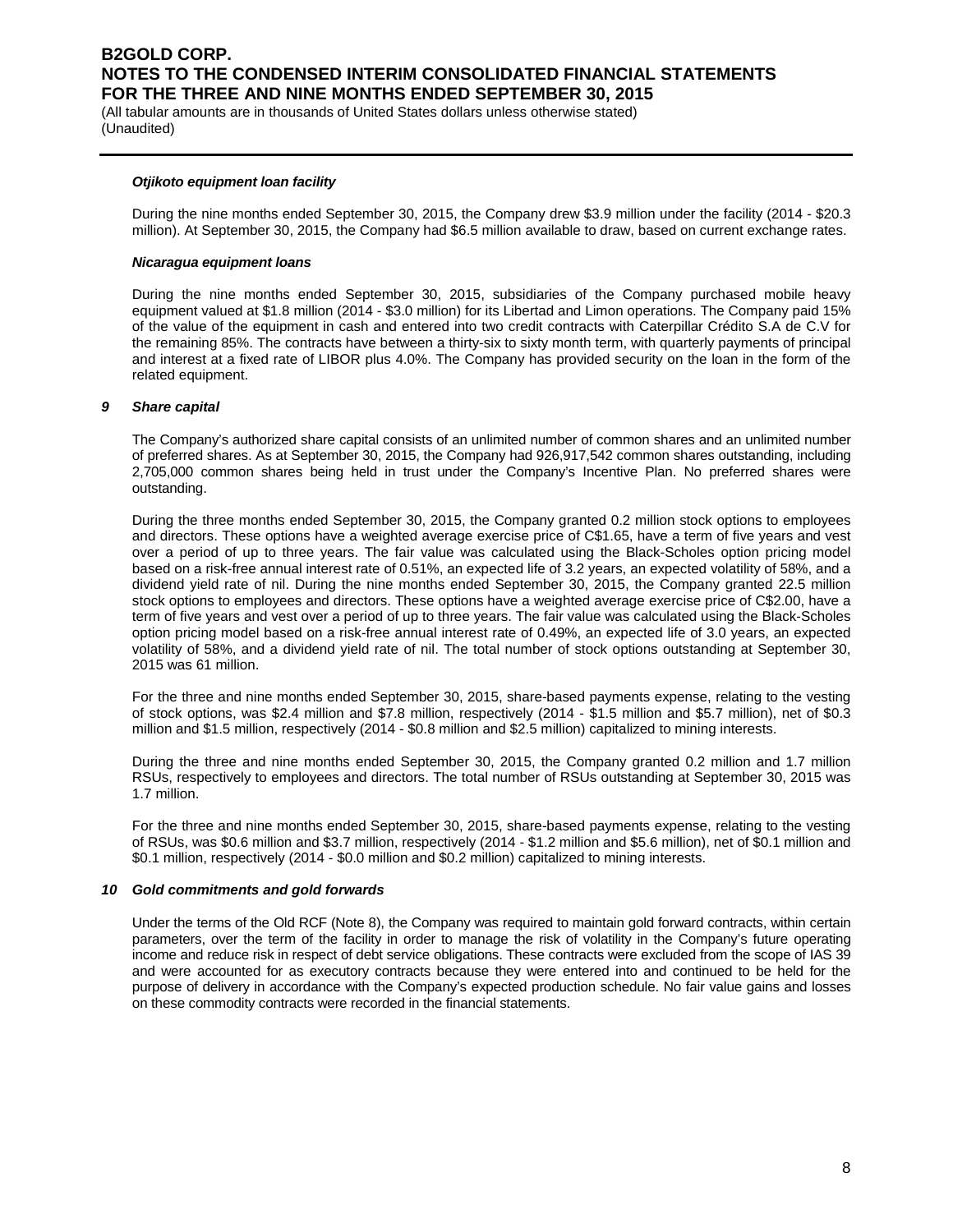(All tabular amounts are in thousands of United States dollars unless otherwise stated) (Unaudited)

As at September 30, 2015, the following gold forward contracts with respect to the Otjikoto Mine were outstanding and continue to be accounted for as executory contracts (by maturity dates):

|                                     | 2015   | 2016   | 2017   | 2018   | <b>Total</b> |
|-------------------------------------|--------|--------|--------|--------|--------------|
| Gold forward contracts:<br>- Ounces | 2,250  | 9,000  | 9,000  | 7,500  | 27,750       |
| - Average price per ounce (rand)    | 16,020 | 16,020 | 16,020 | 16,020 | 16,020       |

On June 11, 2015, in connection with the termination the Old RCF, the Company novated certain executory contracts required under the Old RCF to the counterparties of the New RCF. The novated contracts were repriced to include a \$2.5 million finance charge which has been included in interest and financing expense on the statement of operations.

As a result of the repricing, these contracts are no longer excluded from the scope of IAS 39. These derivative instruments were not designated as hedges by the Company and are recorded at their fair value at the end of each reporting period with changes in fair value recorded in the statement of operations. The Company recognised the full \$14.0 million fair value of the new contracts as a liability on the date of novation. Of this, \$11.5 million relating to the fair value of the old contracts at the time of novation was treated as an unrealized loss on derivative instruments and \$2.5 million, relating to the cost of the novation, was treated as a financing charge. Following initial recognition of the contracts, at September 30, 2015, a further unrealized loss on derivative instruments of \$2.5 million was recorded in the statement of operations relating to these contracts.

In connection with the termination of the Old RCF, the Company also settled contracts for the sale of 29,900 ounces at an average exercise price of 15,895 rand per ounce for \$1.6 million. This has been recorded as part of realized losses on derivative instruments in the statement of operations.

As at September 30, 2015, the following gold forward contracts which are recorded at fair value through the statement of operations with respect to the Otjikoto Mine were outstanding (by maturity dates):

|                                     | 2015   | 2016   | 2017   | 2018   | <b>Total</b> |
|-------------------------------------|--------|--------|--------|--------|--------------|
| Gold forward contracts:<br>- Ounces | 6.249  | 33.186 | 35.916 | 35.916 | 111,267      |
| - Average price per ounce (rand)    | 14,819 | 15,002 | 15,044 | 15.044 | 15,019       |

The unrealized fair value of these contracts at September 30, 2015 was \$(16.9) million.

#### *11 Financial instruments*

#### *Forward contracts – fuel oil, gas oil, diesel*

During the three months ended September 30, 2015, the Company entered into additional series of forward contracts for the purchase of 8,128,000 litres of fuel oil and 12,540,000 litres of gas oil with settlements scheduled between February 2016 and January 2018. These derivative instruments were not designated as hedges by the Company and are being recorded at their fair value at the end of each reporting period with changes in fair value recorded in the statement of operations. Adjustments to the market value are included in the statement of operations.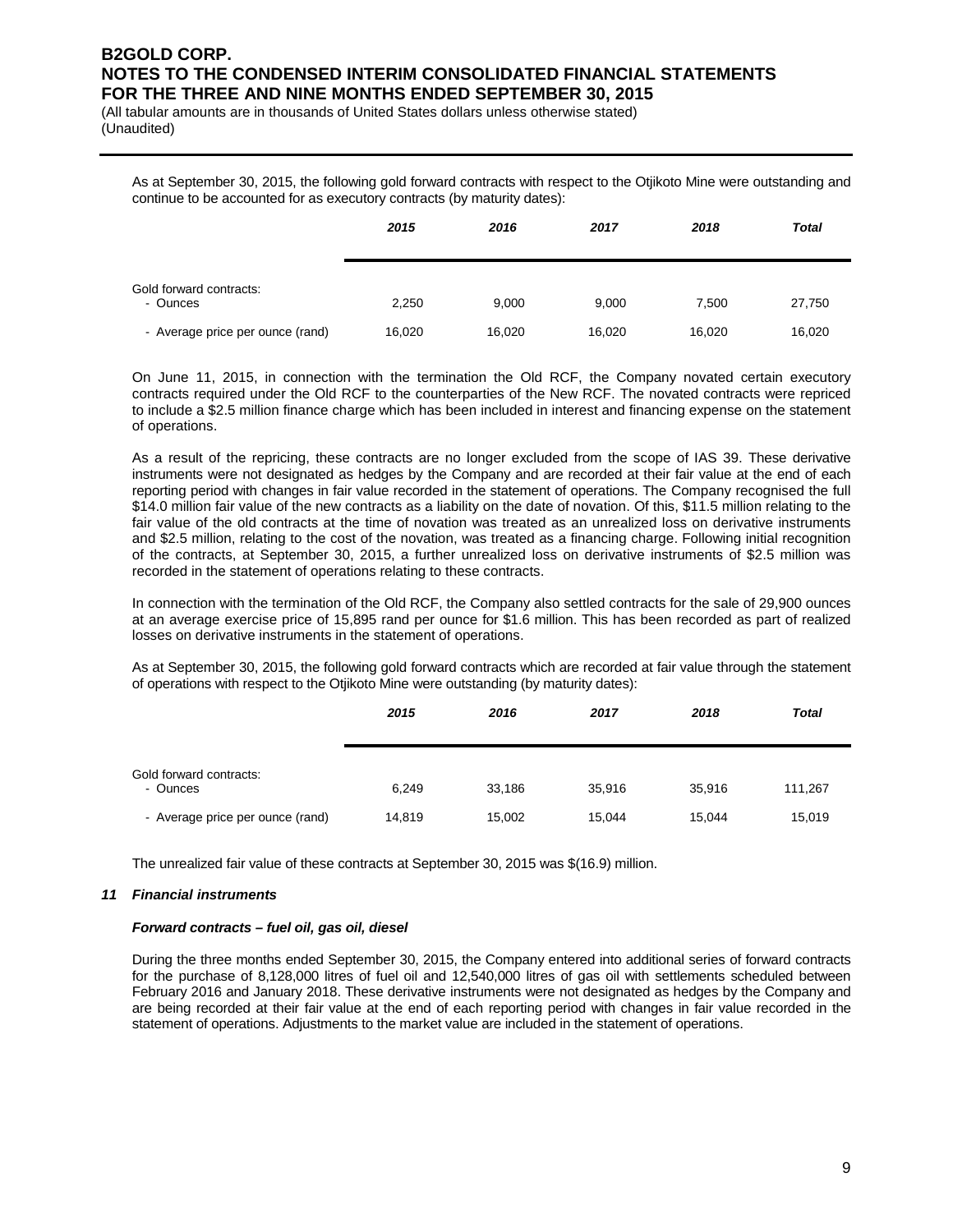(All tabular amounts are in thousands of United States dollars unless otherwise stated) (Unaudited)

The following is a summary, by maturity dates, of the Company's forward contracts outstanding as at September 30, 2015:

|                                                                                                                 | 2015                | 2016                 | 2017                | 2018              | <b>Total</b>         |
|-----------------------------------------------------------------------------------------------------------------|---------------------|----------------------|---------------------|-------------------|----------------------|
| Forward - fuel oil:<br>Litres (thousands)<br>$\blacksquare$<br>Average strike price<br>$\overline{\phantom{a}}$ | \$<br>5.010<br>0.40 | \$<br>17,570<br>0.35 | \$<br>6,277<br>0.32 | \$<br>439<br>0.31 | \$<br>29,296<br>0.35 |
| Forward - gas oil:<br>Litres (thousands)<br>$\blacksquare$<br>Average strike price                              | \$<br>2.190<br>0.54 | \$<br>9.108<br>0.49  | \$<br>3.840<br>0.45 | \$<br>280<br>0.44 | \$<br>15.418<br>0.49 |
| Forward - diesel:<br>Litres (thousand)<br>$\blacksquare$<br>Average strike price                                | \$<br>2,142<br>0.50 | \$<br>4.403<br>0.53  | \$<br>335<br>0.53   | \$                | \$<br>6,880<br>0.52  |

The unrealized fair value of these contracts at September 30, 2015 was \$(4.2) million.

#### *Financial Instruments*

As at September 30, 2015, the Company's financial assets and liabilities that are measured and recognized at fair value on a recurring basis are categorized as follows:

|                                                                                                                                                |         | As at September 30, 2015                   |              | As at December 31, 2014       |
|------------------------------------------------------------------------------------------------------------------------------------------------|---------|--------------------------------------------|--------------|-------------------------------|
|                                                                                                                                                | Level 1 | Level <sub>2</sub>                         | Level 1<br>จ | Level 2<br>\$                 |
| Long-term investments<br>Convertible senior subordinated notes<br>Fuel derivative contracts<br>Gold collar contracts<br>Gold forward contracts | 11,515  | (221, 995)<br>(4, 172)<br>761<br>(16, 863) | 18,408       | (229, 492)<br>(3, 100)<br>348 |

The fair value of the Company's long-term investments was determined using market quotes from an active market for each investment.

The fair value of the convertible senior subordinated notes was determined using a broker's price quote from an active market.

The fair value of the fuel derivative contracts and gold derivative contracts was determined using prevailing market rates for instruments with similar characteristics.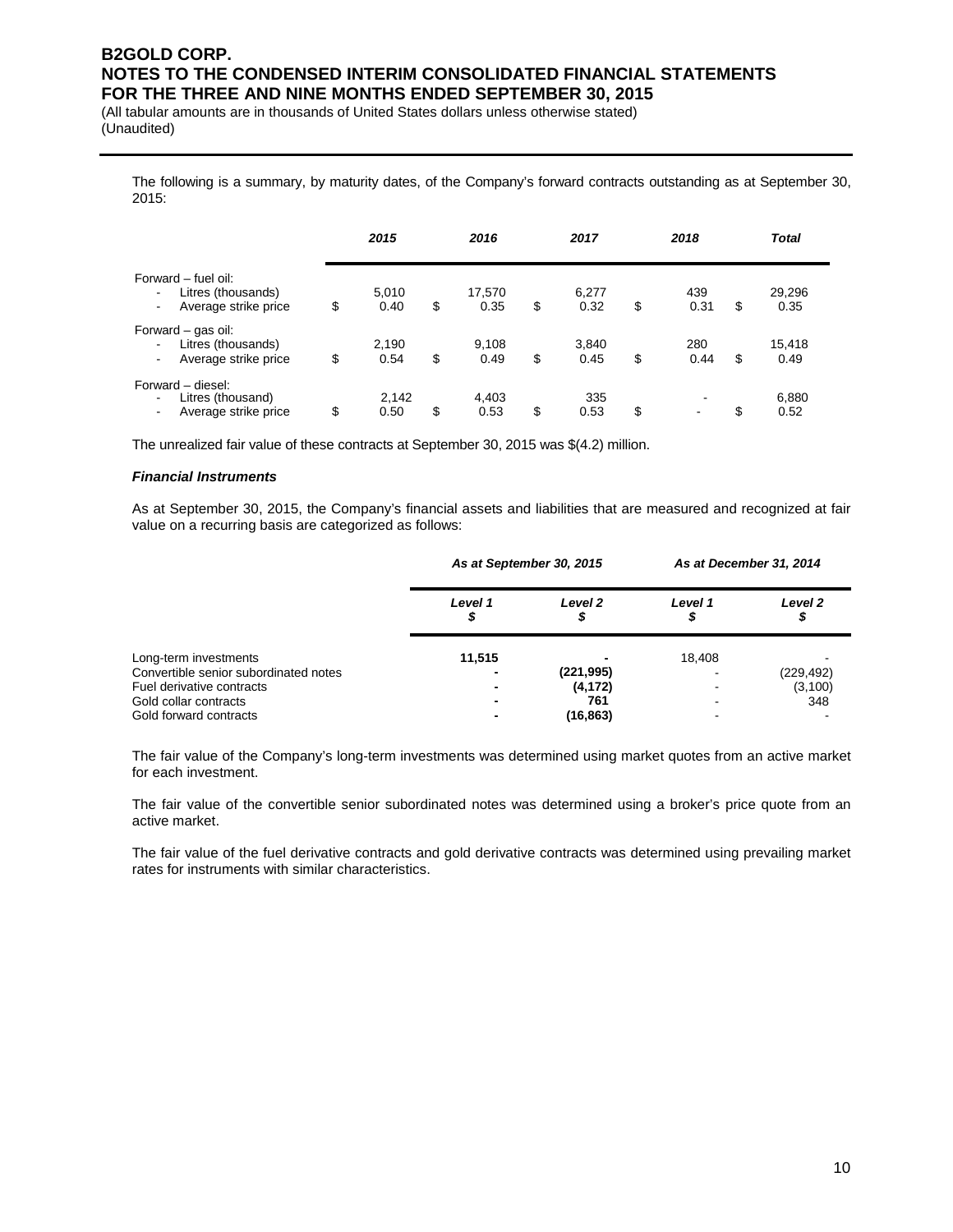(All tabular amounts are in thousands of United States dollars unless otherwise stated) (Unaudited)

#### *12 Supplementary cash flow information*

Supplementary disclosure of cash flow information is provided in the table below:

#### *Non-cash charges (credits):*

|                                                  | For the three<br>months ended<br>Sept. 30, 2015 | For the three<br>months ended<br>Sept. 30, 2014 | For the nine<br>months ended<br>Sept. 30, 2015 | For the nine<br>months ended<br>Sept. 30, 2014 |
|--------------------------------------------------|-------------------------------------------------|-------------------------------------------------|------------------------------------------------|------------------------------------------------|
| Depreciation and depletion                       | 35,749                                          | 29,020                                          | 103,552                                        | 82,710                                         |
| Impairment of goodwill and long-lived assets     |                                                 | 298,397                                         |                                                | 298,397                                        |
| Share-based payments                             | 3,078                                           | 2,712                                           | 12,213                                         | 13,440                                         |
| (Gain) loss on fair value of convertible notes   | (12,513)                                        | (31, 522)                                       | (5, 842)                                       | 11,173                                         |
| Write-off of mineral property interests          | 8,117                                           | 364                                             | 8,117                                          | 364                                            |
| Unrealized loss (gain) on derivative instruments | 9,190                                           | (995)                                           | 15,010                                         | (1,942)                                        |
| Non-cash interest and financing expense          |                                                 |                                                 | 5,522                                          |                                                |
| Gain on sale of Bellavista property              |                                                 |                                                 | (2, 192)                                       |                                                |
| Write-down of long-term investments              | 3,360                                           |                                                 | 5,215                                          | 3,007                                          |
| Accretion of mine restoration provisions         | 369                                             | 298                                             | 1,079                                          | 894                                            |
| Deferred income tax expense                      | 4,540                                           | 930                                             | 3,690                                          | 260                                            |
| Other                                            | 2,360                                           | 2,792                                           | 4,876                                          | 3,461                                          |
|                                                  | 54,250                                          | 301,996                                         | 151,240                                        | 411,764                                        |

#### *Changes in non-cash working capital:*

|                                          | For the three  | For the three  | For the nine   | For the nine   |
|------------------------------------------|----------------|----------------|----------------|----------------|
|                                          | months ended   | months ended   | months ended   | months ended   |
|                                          | Sept. 30, 2015 | Sept. 30, 2014 | Sept. 30, 2015 | Sept. 30, 2014 |
| Accounts receivable and prepaids         | 1.837          | 3,732          | 4.969          | 6.461          |
| Value-added and other tax receivables    | (1, 123)       | 12.878         | 1.729          | (504)          |
| Inventories                              | (1,426)        | (3,015)        | 5.229          | (9, 166)       |
| Accounts payable and accrued liabilities | (8,283)        | (4,230)        | 5,773          | (7, 466)       |
| Income and other taxes payables          | 3.996          | (96)           | (6, 831)       | (2,379)        |
|                                          | (4,999)        | 9,269          | 10,869         | (13,054)       |

#### *Other exploration and development:*

|                                                         | For the three<br>months ended<br>Sept. 30, 2015 | For the three<br>months ended<br>Sept. 30, 2014 | For the nine<br>months ended<br>Sept. 30, 2015 | For the nine<br>months ended<br>Sept. 30, 2014 |
|---------------------------------------------------------|-------------------------------------------------|-------------------------------------------------|------------------------------------------------|------------------------------------------------|
|                                                         |                                                 |                                                 |                                                |                                                |
| Kiaka Project, exploration<br>Masbate Mine, exploration | (503)<br>(1,024)                                | (2, 127)<br>(719)                               | (2,713)<br>(3, 406)                            | (5,684)<br>(3, 154)                            |
| Libertad Mine, exploration                              | (1,060)                                         | (1, 197)                                        | (3, 255)                                       | (3,471)                                        |
|                                                         | (727)                                           | (1, 291)                                        | (2,665)                                        |                                                |
| Limon Mine, exploration                                 | (1, 271)                                        | (1,594)                                         |                                                | (3,431)                                        |
| Otjikoto Mine, exploration                              |                                                 |                                                 | (3,239)                                        | (4, 354)                                       |
| Primavera, exploration                                  | (263)                                           | (397)                                           | (829)                                          | (905)                                          |
| Pavon, exploration                                      | (1, 144)                                        | (565)                                           | (1,828)                                        | (2,300)                                        |
| Other                                                   | (2,833)                                         | (447)                                           | (4,589)                                        | (1,491)                                        |
|                                                         | (8, 825)                                        | (8, 337)                                        | (22, 524)                                      | (24, 790)                                      |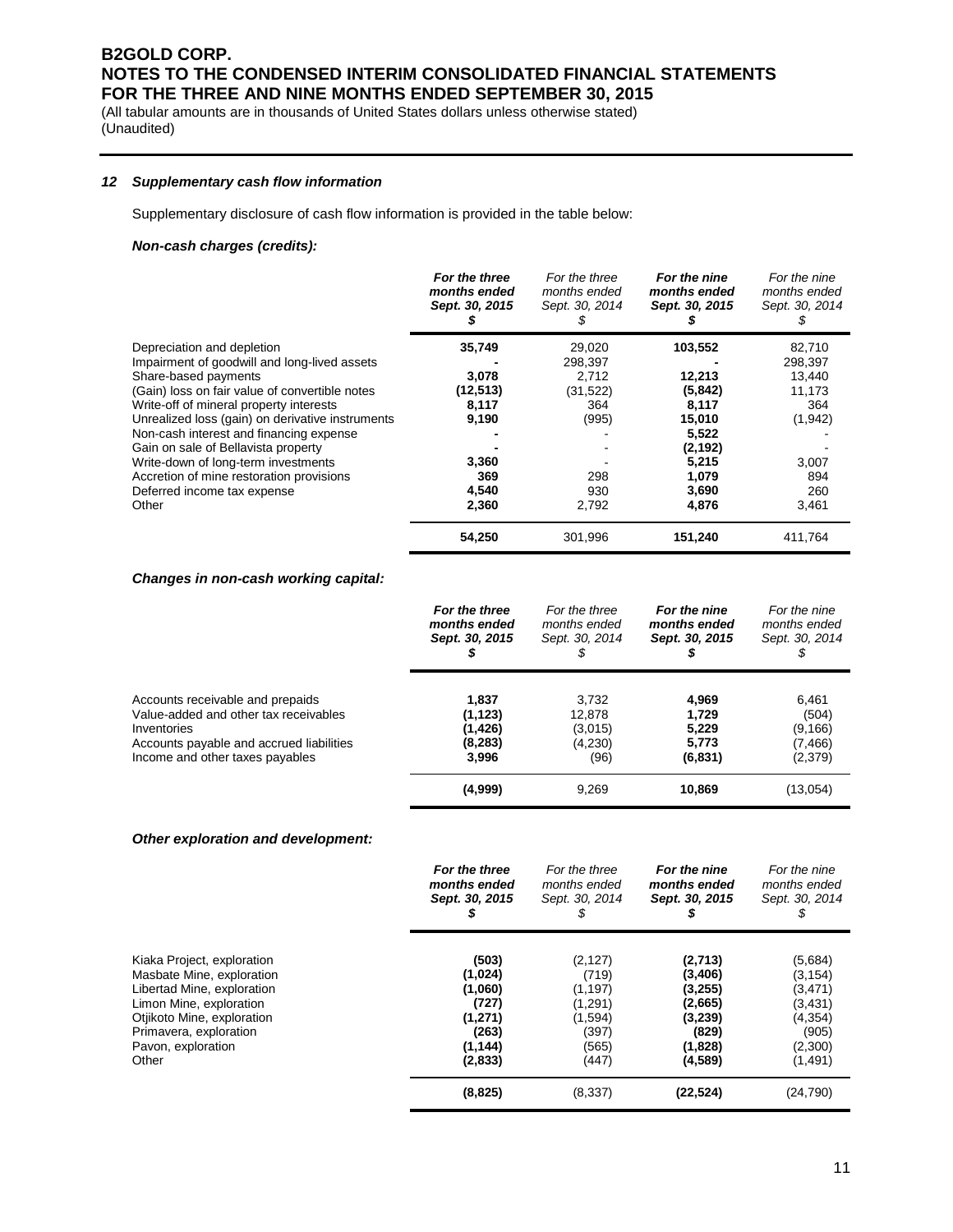(All tabular amounts are in thousands of United States dollars unless otherwise stated) (Unaudited)

#### *Non-cash investing and financing activities:*

|                                                                                     | For the three<br>months ended<br>Sept. 30, 2015 | For the three<br>months ended<br>Sept. 30, 2014<br>ъ | For the nine<br>months ended<br>Sept. 30, 2015<br>y, | For the nine<br>months ended<br>Sept. 30, 2014 |
|-------------------------------------------------------------------------------------|-------------------------------------------------|------------------------------------------------------|------------------------------------------------------|------------------------------------------------|
| Common shares issued for Papillon acquisition                                       |                                                 | 484.277                                              |                                                      | 484,277                                        |
| Common shares issued for mineral interests                                          | 57                                              |                                                      | 57                                                   |                                                |
| Stock-based compensation, capitalized to                                            |                                                 |                                                      |                                                      |                                                |
| resource property interests                                                         | 305                                             | 805                                                  | 1,566                                                | 2,731                                          |
| Equipment purchased under equipment loan                                            |                                                 |                                                      | 1,559                                                | 2,512                                          |
| Equipment purchased under finance lease                                             |                                                 |                                                      |                                                      | 2,115                                          |
| Interest expense, capitalized to resource property<br>interest                      | 266                                             | 3,695                                                | 3,487                                                | 9,404                                          |
| Change in accounts payable and accrued<br>liabilities relating to resource property |                                                 |                                                      |                                                      |                                                |
| expenditures                                                                        | 3,369                                           | 1,050                                                | (5, 772)                                             | (17, 712)                                      |

#### *13 Compensation of key management*

Key management includes the Company's directors, members of the Executive Committee and members of Senior Management. Compensation to key management included:

|                                           | For the three  | For the three  | For the six    | For the six    |
|-------------------------------------------|----------------|----------------|----------------|----------------|
|                                           | months ended   | months ended   | months ended   | months ended   |
|                                           | Sept. 30, 2015 | Sept. 30, 2014 | Sept. 30, 2015 | Sept. 30, 2014 |
| Salaries and short-term employee benefits | 895            | 1.297          | 4.156          | 7,198          |
| Share-based payments                      | 1,077          | 1.211          | 5,053          | 7,708          |

#### *14 Segmented information*

The Company's reportable operating segments include its mining operations and development projects, namely the Limon, Libertad, Masbate and Otjikoto mines, and the Fekola, Gramalote and Kiaka projects. The "Other Mineral Properties" segment consists of the Company's interests in mineral properties which are at various stages of exploration. The "Corporate and Other" segment includes corporate operations.

The Company's segments are summarized in the following tables.

#### *For the three months ended September 30, 2015*

|                             | Limon<br>Mine<br>\$ | Libertad<br><b>Mine</b><br>\$ | <b>Masbate</b><br>Mine<br>\$ | Otjikoto<br><b>Project</b><br>J | Gramalote<br>Project | Kiaka<br><b>Project</b> | Fekola<br><b>Project</b> | <b>Other</b><br><b>Mineral</b><br><b>Properties</b><br>S | Corporate<br>& Other<br>\$ | <b>Total</b><br>\$ |
|-----------------------------|---------------------|-------------------------------|------------------------------|---------------------------------|----------------------|-------------------------|--------------------------|----------------------------------------------------------|----------------------------|--------------------|
| Gold revenue                | 14,322              | 32,690                        | 49,794                       | 42,444                          |                      |                         |                          | -                                                        | $\overline{\phantom{a}}$   | 139,250            |
| <b>Production costs</b>     | 8,258               | 20,667                        | 31,388                       | 14,937                          |                      |                         |                          |                                                          | ٠                          | 75,250             |
| Depreciation &<br>depletion | 5,318               | 10,020                        | 7,833                        | 12,578                          |                      |                         |                          | -                                                        | 57                         | 35,806             |
| Net (loss) income           | (657)               | (1,218)                       | 11,791                       | (6,707)                         |                      | 10                      | 1,645                    | (8,356)                                                  | (10,093)                   | (13,585)           |
| Capital expenditures        | 6,293               | 3,445                         | 12,894                       | 9,555                           | 1,631                | 503                     | 39,365                   | 4,240                                                    | 20                         | 77,946             |
| <b>Total assets</b>         | 109,163             | 198.396                       | 513.479                      | 453.412                         | 75,155               | 62,160                  | 568.304                  | 55,757                                                   |                            | 41,113 2,076,939   |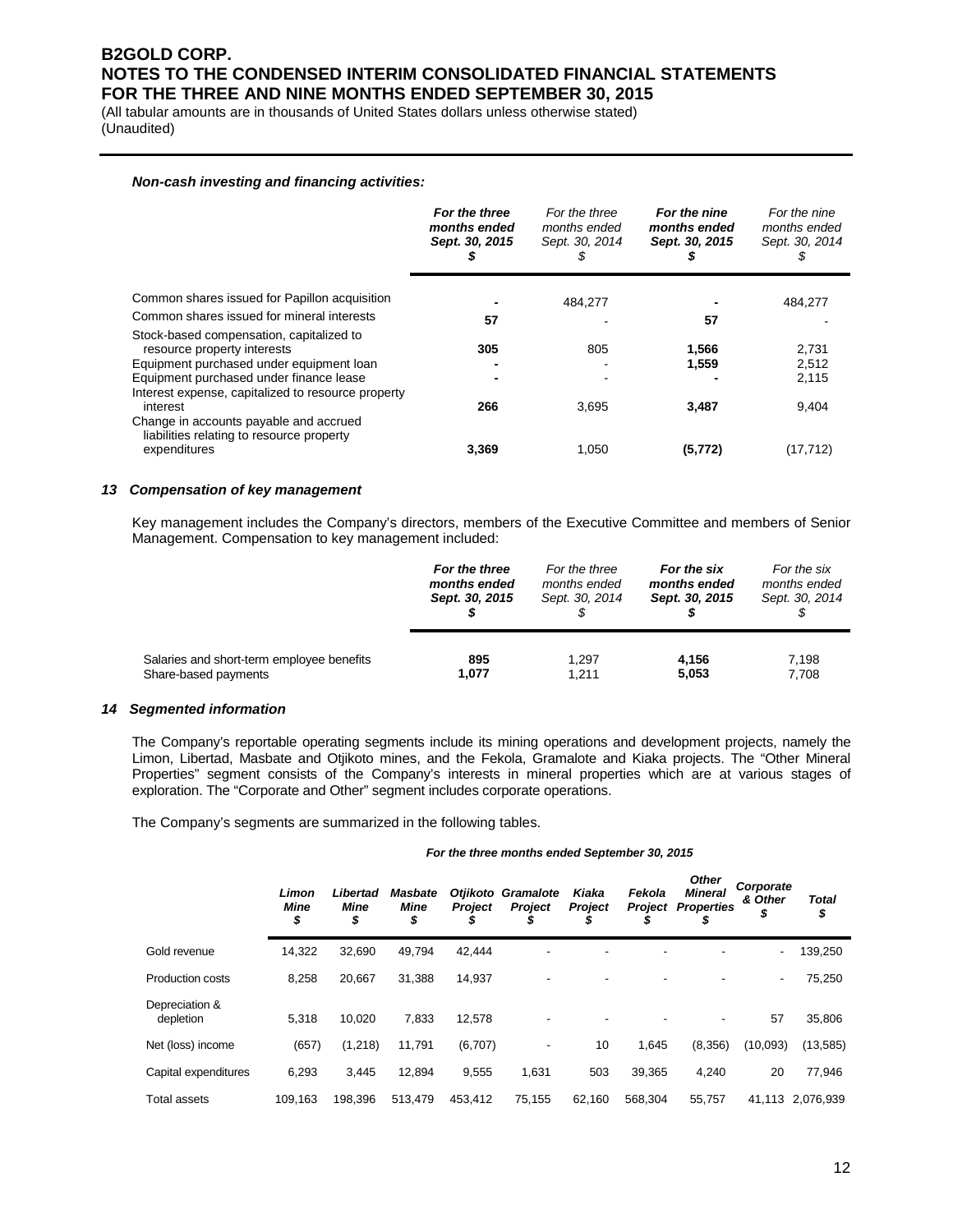(All tabular amounts are in thousands of United States dollars unless otherwise stated) (Unaudited)

|                                               | Limon<br><b>Mine</b><br>\$ | Libertad<br>Mine<br>\$ | <b>Masbate</b><br>Mine<br>\$ | <b>Otjikoto</b><br><b>Project</b><br>ĴЬ | Gramalote<br><b>Project</b> | Kiaka<br>Project<br>J. | Fekola<br><b>Project</b><br>5 | <b>Other</b><br><b>Mineral</b><br><b>Properties</b><br>S | Corporate<br>& Other<br>\$ | <b>Total</b><br>\$ |
|-----------------------------------------------|----------------------------|------------------------|------------------------------|-----------------------------------------|-----------------------------|------------------------|-------------------------------|----------------------------------------------------------|----------------------------|--------------------|
| Gold revenue                                  | 12,311                     | 46,196                 | 56,417                       |                                         |                             |                        |                               |                                                          | ٠                          | 114,924            |
| <b>Production costs</b>                       | 10,579                     | 19,865                 | 35,867                       |                                         |                             |                        |                               |                                                          | ٠                          | 66,311             |
| Depreciation &<br>depletion                   | 4,094                      | 12,064                 | 12,862                       |                                         |                             |                        |                               |                                                          | 63                         | 29,083             |
| Impairment of goodwill<br>& long-lived assets |                            | $\sim$                 | 202,070                      | ٠                                       | 96,327                      |                        |                               |                                                          |                            | 298,397            |
| Net (loss) income                             | (2, 171)                   | 4,212                  | (202, 998)                   | (1,060)                                 | (96, 327)                   | (486)                  | ۰                             | (417)                                                    | 25,119                     | (274, 128)         |
| Capital expenditures                          | 4,424                      | 6,799                  | 7,284                        | 37,877                                  | 2,907                       | 2,127                  | ٠                             | 1,412                                                    | 7                          | 62,837             |
| Total assets                                  | 106,770                    | 230,531                | 983,110                      | 433,192                                 | 63,741                      | 56,679                 | 507,618                       | 75,708                                                   |                            | 141,976 2,599,325  |

#### *For the three months ended September 30, 2014*

#### *For the nine months ended September 30, 2015*

|                             | Limon<br><b>Mine</b><br>\$ | Libertad<br><b>Mine</b><br>\$ | <b>Masbate</b><br><b>Mine</b><br>\$ | <b>Otjikoto</b><br><b>Project</b> | <b>Gramalote</b><br><b>Project</b> | Kiaka<br><b>Project</b> | Fekola<br>Project | <b>Other</b><br><b>Mineral</b><br><b>Properties</b><br>P | Corporate<br>& Other<br>\$ | Total<br>\$ |
|-----------------------------|----------------------------|-------------------------------|-------------------------------------|-----------------------------------|------------------------------------|-------------------------|-------------------|----------------------------------------------------------|----------------------------|-------------|
| Gold revenue                | 50.109                     | 101,928                       | 159.422                             | 103,189                           | ٠                                  |                         |                   |                                                          | $\overline{\phantom{a}}$   | 414,648     |
| <b>Production costs</b>     | 28,503                     | 65,988                        | 94.577                              | 40,101                            | ٠                                  |                         |                   | ۰                                                        | $\overline{\phantom{0}}$   | 229,169     |
| Depreciation &<br>depletion | 19.273                     | 32.480                        | 24.891                              | 26,908                            |                                    |                         |                   |                                                          | 188                        | 103,740     |
| Net (loss) income           | (1, 453)                   | (3,895)                       | 28,013                              | 11,380                            | $\overline{\phantom{a}}$           | (1, 161)                | (1, 217)          | (8,589)                                                  | (53, 106)                  | (30,028)    |
| Capital expenditures        | 19,436                     | 17,122                        | 31,342                              | 31,056                            | 8,419                              | 2,713                   | 77,291            | 7.246                                                    | 265                        | 194,890     |
| <b>Total assets</b>         | 109,163                    | 198,396                       | 513,479                             | 453,412                           | 75,155                             | 62,160                  | 568,304           | 55,757                                                   | 41.113                     | 2,076,939   |

#### *For the nine months ended September 30, 2014*

|                                               | Limon<br>Mine<br>\$ | Libertad<br>Mine<br>\$   | <b>Masbate</b><br>Mine<br>S | <b>Otjikoto</b><br>Project | Gramalote<br><b>Project</b> | Kiaka<br><b>Project</b> | Fekola<br>Project        | <b>Other</b><br><b>Mineral</b><br><b>Properties</b> | Corporate<br>& Other | Total<br>\$ |
|-----------------------------------------------|---------------------|--------------------------|-----------------------------|----------------------------|-----------------------------|-------------------------|--------------------------|-----------------------------------------------------|----------------------|-------------|
| Gold revenue                                  | 50,062              | 148,795                  | 165,345                     |                            |                             |                         |                          |                                                     | ۰                    | 364,202     |
| <b>Production costs</b>                       | 30,571              | 63,713                   | 100,261                     |                            |                             |                         |                          |                                                     | ٠                    | 194,545     |
| Depreciation &<br>depletion                   | 13,039              | 33,417                   | 36,254                      |                            |                             |                         |                          |                                                     | 189                  | 82,899      |
| Impairment of goodwill<br>& long-lived assets |                     | $\overline{\phantom{a}}$ | 202.070                     | ٠                          | 96,327                      | ٠                       |                          |                                                     | ٠                    | 298,397     |
| Net income (loss)                             | 3,323               | 21.363                   | (191, 926)                  | (1, 189)                   | (96, 327)                   | (994)                   |                          | (259)                                               | (43, 626)            | (309, 635)  |
| Capital expenditures                          | 16,751              | 27,392                   | 35,653                      | 144,333                    | 11,043                      | 5,684                   | $\overline{\phantom{a}}$ | 4,699                                               | 41                   | 245,596     |
| Total assets                                  | 106.770             | 230.531                  | 983.110                     | 433.192                    | 63.741                      | 56.679                  | 507.618                  | 75.708                                              | 141.976              | 2.599.325   |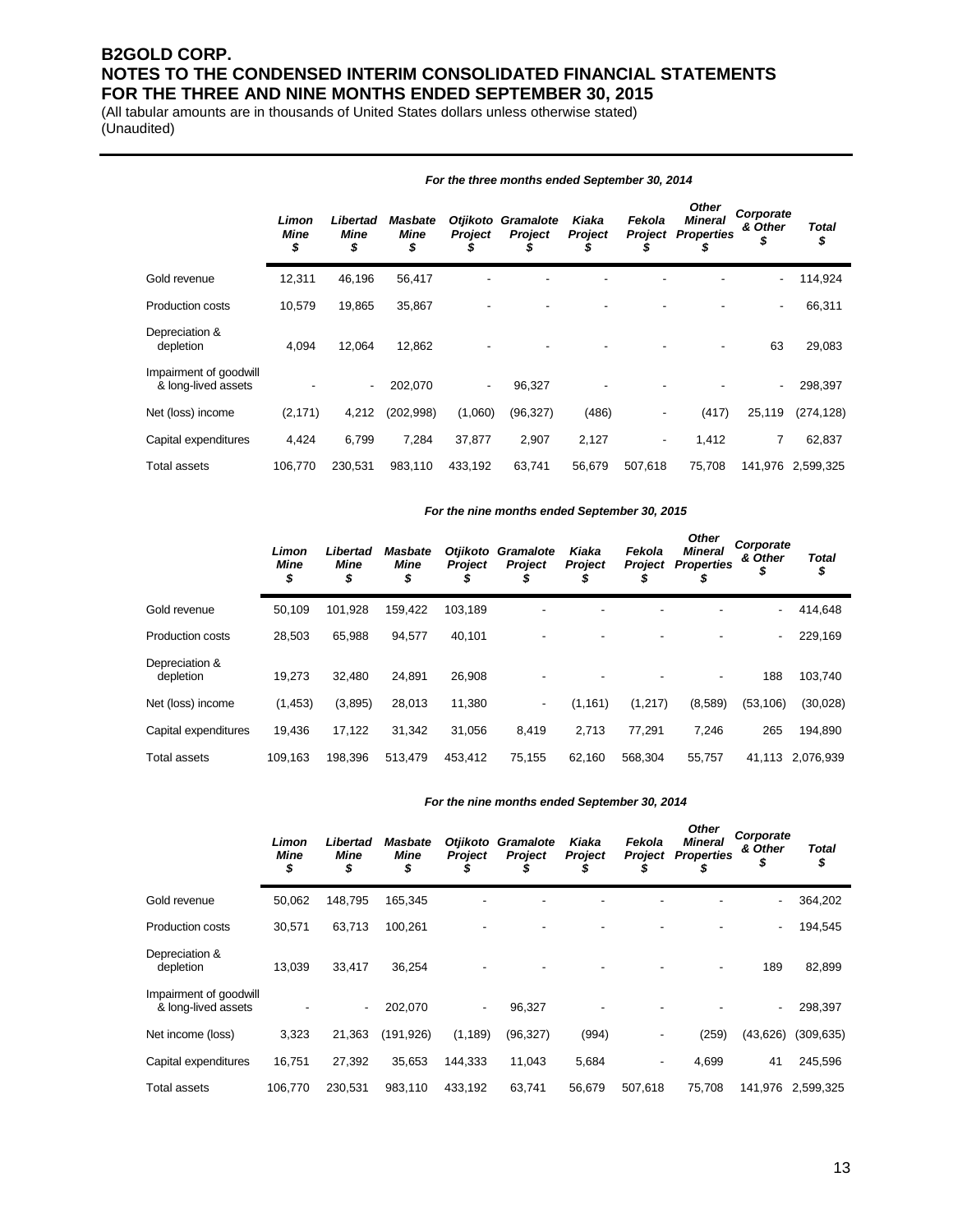(All tabular amounts are in thousands of United States dollars unless otherwise stated) (Unaudited)

#### The Company's mining interests are located in the following geographical locations

|                     | September 30,<br>2015<br>\$ | December 31.<br>2014<br>\$ |
|---------------------|-----------------------------|----------------------------|
| Mining interests    |                             |                            |
| Mali                | 575,194                     | 521,033                    |
| Philippines         | 425,778                     | 414,016                    |
| Namibia             | 393,289                     | 430,668                    |
| Nicaragua           | 249,260                     | 268,115                    |
| Colombia            | 105,064                     | 96,577                     |
| <b>Burkina Faso</b> | 63,243                      | 59,511                     |
| Chile               | 1,762                       |                            |
| Canada              | 889                         | 813                        |
| Finland             | 283                         |                            |
|                     | 1,814,762                   | 1,790,733                  |

#### *15 Commitments*

As at September 30, 2015, the Company had the following significant commitments (in addition to those disclosed elsewhere in these financial statements):

• Payments of \$53.4 million for Fekola project equipment and development costs to be incurred within the next 12 months.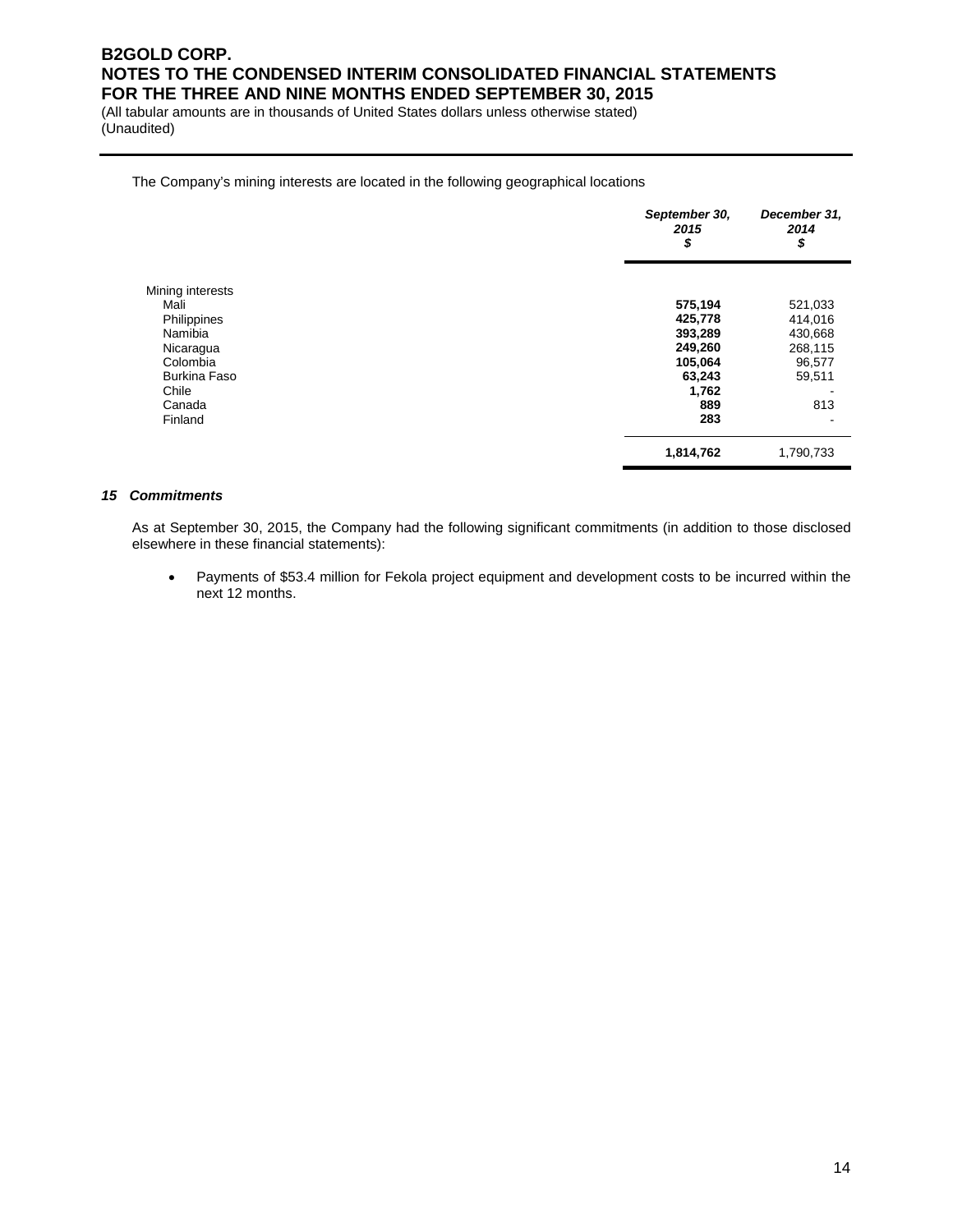## **B2GOLD CORP. MINING INTERESTS SCHEDULE (NOTE 16)**

*For the nine months ended September 30, 2015* 

**(All tabular amounts are in thousands of United States dollars) (Unaudited)**

|                                                                             | Cost                                                  |                                                        |                                |                          |                                                                                  |                                               |                                               | <b>Accumulated depreciation</b>                  |                                |                                                                                        |                                                      |                                                                 | Net carrying value                                    |  |
|-----------------------------------------------------------------------------|-------------------------------------------------------|--------------------------------------------------------|--------------------------------|--------------------------|----------------------------------------------------------------------------------|-----------------------------------------------|-----------------------------------------------|--------------------------------------------------|--------------------------------|----------------------------------------------------------------------------------------|------------------------------------------------------|-----------------------------------------------------------------|-------------------------------------------------------|--|
|                                                                             | <b>Opening</b><br>balance at<br>Dec. 31, 2014<br>S    | <b>Acquisition</b><br>costs/<br><b>Additions</b><br>\$ | Disposals/<br>write-offs<br>\$ | <b>Reclass</b><br>\$     | <b>CTA</b><br>\$                                                                 | Closing<br>balance at<br>Sep. 30, 2015<br>S   | <b>Opening</b><br>balance at<br>Dec. 31, 2014 | <b>Depreciation</b><br>\$                        | Disposals/<br>write-offs<br>\$ | CTA<br>\$                                                                              | Closing<br>balance at<br>Sep. 30, 2015<br>\$         | As at<br>Sep. 30, 2015<br>\$                                    | As at<br>Dec. 31, 2014<br>\$                          |  |
| Property, plant and equipment<br>(depletable)                               |                                                       |                                                        |                                |                          |                                                                                  |                                               |                                               |                                                  |                                |                                                                                        |                                                      |                                                                 |                                                       |  |
| Masbate<br>Otjikoto<br>Libertad<br>Limon                                    | 420,644<br>430,668<br>296,102<br>142,772              | 33,836<br>19,325<br>18,497<br>21,131                   | (304)<br>(1,484)<br>(48)       | (3, 334)                 | (24, 736)<br>$\overline{\phantom{a}}$                                            | 454,176<br>421,923<br>313,115<br>163,855      | (91,706)<br>(127, 704)<br>(62, 865)           | (21, 971)<br>(28, 634)<br>(32, 578)<br>(19, 771) | 200<br>672<br>42               | ٠.<br>$\overline{\phantom{a}}$<br>$\overline{\phantom{a}}$<br>$\overline{\phantom{a}}$ | (113, 477)<br>(28, 634)<br>(159, 610)<br>(82, 594)   | 340,699<br>393,289<br>153,505<br>81,261                         | 328,938<br>430,668<br>168,398<br>79,907               |  |
|                                                                             | 1,290,186                                             | 92,789                                                 | (1,836)                        | (3, 334)                 | (24, 736)                                                                        | 1,353,069                                     | (282, 275)                                    | (102, 954)                                       | 914                            |                                                                                        | (384, 315)<br>$\overline{\phantom{a}}$               | 968,754                                                         | 1,007,911                                             |  |
| Masbate undeveloped mineral<br>interests                                    | 85,078                                                |                                                        |                                |                          | $\blacksquare$                                                                   | 85,078                                        |                                               |                                                  |                                |                                                                                        |                                                      | 85,078                                                          | 85,078                                                |  |
| Mine under construction                                                     |                                                       |                                                        |                                |                          |                                                                                  |                                               |                                               |                                                  |                                |                                                                                        |                                                      |                                                                 |                                                       |  |
| Fekola                                                                      | 514,965                                               | 87,645                                                 | (38, 483)                      | 3,334                    | $\blacksquare$                                                                   | 567,461                                       | $\sim$                                        | $\blacksquare$                                   | $\overline{\phantom{a}}$       | ٠.                                                                                     |                                                      | 567,461                                                         | 514,965                                               |  |
| Exploration & evaluation properties<br>(non-depletable)                     |                                                       |                                                        |                                |                          |                                                                                  |                                               |                                               |                                                  |                                |                                                                                        |                                                      |                                                                 |                                                       |  |
| Kiaka<br>Mocoa<br>Calibre<br>Pavon<br>San Jose<br>Other                     | 59,062<br>28,652<br>10,022<br>6,238<br>1,915<br>8,151 | 2,908<br>56<br>839<br>1,879<br>34<br>4,585             | (8, 117)<br>$\overline{a}$     |                          | $\overline{\phantom{a}}$<br>$\overline{\phantom{a}}$<br>$\overline{\phantom{a}}$ | 61,970<br>28,708<br>10,861<br>1,949<br>12,736 |                                               |                                                  |                                |                                                                                        | ÷                                                    | 61,970<br>28,708<br>10,861<br>$\overline{a}$<br>1,949<br>12,736 | 59,062<br>28,652<br>10,022<br>6,238<br>1,915<br>8,151 |  |
|                                                                             | 114,040                                               | 10,301                                                 | (8, 117)                       |                          | $\overline{\phantom{a}}$                                                         | 116,224                                       | ÷                                             |                                                  |                                | $\overline{a}$                                                                         |                                                      | 116,224                                                         | 114,040                                               |  |
| Corporate                                                                   |                                                       |                                                        |                                |                          |                                                                                  |                                               |                                               |                                                  |                                |                                                                                        |                                                      |                                                                 |                                                       |  |
| Office, furniture & equipment                                               | 1,768                                                 | 265                                                    | (88)                           |                          | $\overline{\phantom{a}}$                                                         | 1,945                                         | (955)                                         | (189)                                            | 88                             |                                                                                        | (1,056)<br>$\overline{\phantom{a}}$                  | 889                                                             | 813                                                   |  |
|                                                                             | 2,006,037                                             | 191,000                                                | (48, 524)                      | $\overline{\phantom{a}}$ | (24, 736)                                                                        | 2,123,777                                     | (283, 230)                                    | (103, 143)                                       | 1,002                          |                                                                                        | (385, 371)<br>$\overline{\phantom{a}}$               | 1,738,406                                                       | 1,722,807                                             |  |
| Investments in joint ventures<br>(accounted for using the equity<br>method) |                                                       |                                                        |                                |                          |                                                                                  |                                               |                                               |                                                  |                                |                                                                                        |                                                      |                                                                 |                                                       |  |
| Gramalote<br>Quebradona                                                     | 66,725<br>1,201                                       | 8,430<br>٠.                                            | ÷.                             |                          | $\overline{\phantom{a}}$<br>$\overline{\phantom{a}}$                             | 75,155<br>1,201                               |                                               |                                                  |                                | ٠.                                                                                     | $\overline{\phantom{a}}$<br>$\overline{\phantom{a}}$ | 75,155<br>1,201                                                 | 66,725<br>1,201                                       |  |
|                                                                             | 67,926                                                | 8,430                                                  | $\sim$                         |                          | $\overline{\phantom{a}}$                                                         | 76,356                                        | ٠                                             |                                                  |                                | ٠.                                                                                     |                                                      | 76,356                                                          | 67,926                                                |  |
|                                                                             | 2,073,963                                             | 199,430                                                | (48, 524)                      |                          | (24, 736)                                                                        | 2,200,133                                     | (283, 230)                                    | (103, 143)                                       | 1,002                          |                                                                                        | (385, 371)<br>$\overline{\phantom{a}}$               | 1,814,762                                                       | 1,790,733                                             |  |